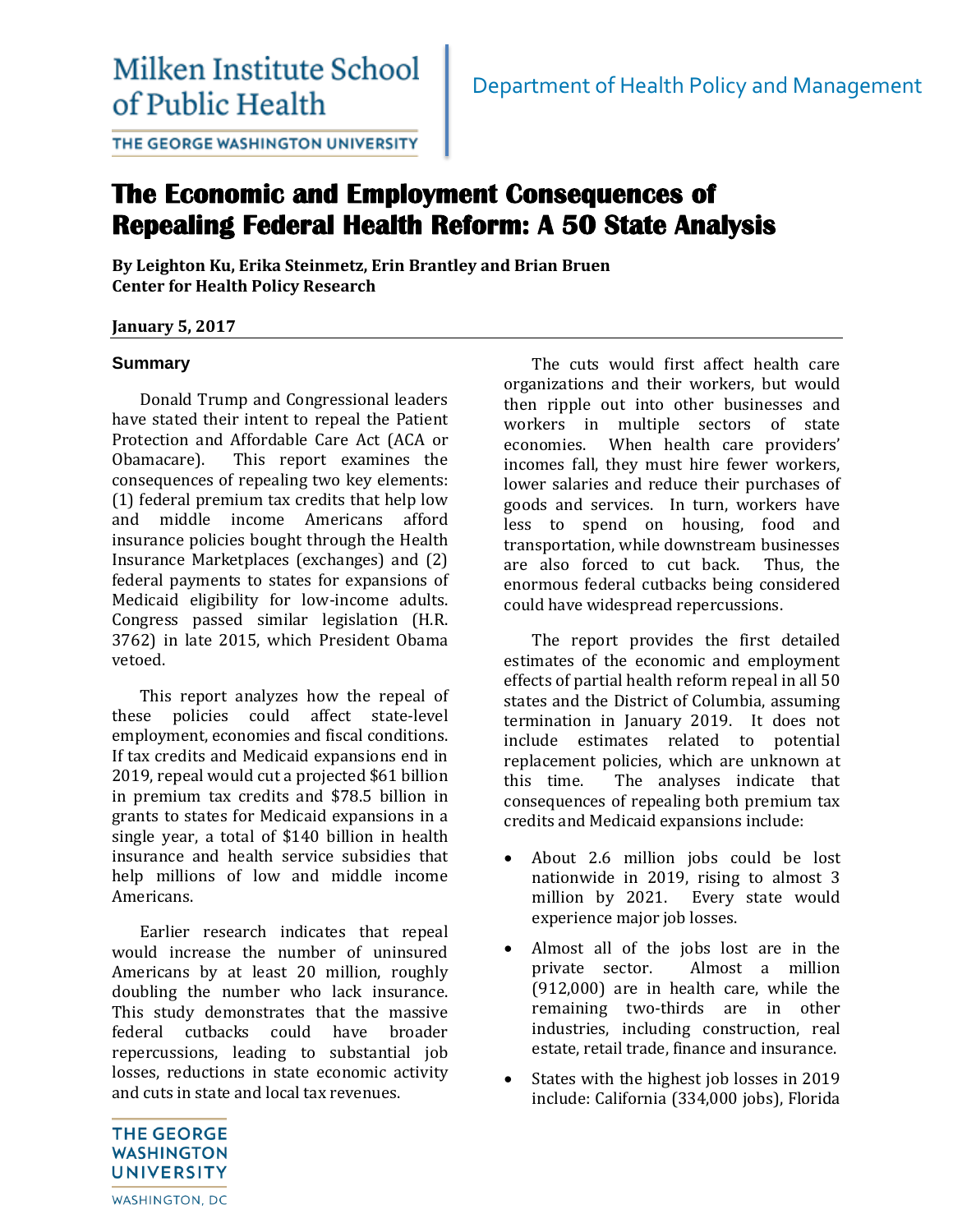(181,000), Texas (175,000), Pennsylvania (137,000), New York (131,000), Ohio (126,000), Illinois (114,000), Michigan (102,000), New Jersey (86,000) and North Carolina (76,000).

- Gross state products (state-level analogues to the gross domestic product for the nation) could decline by \$256 billion in 2019. Total business output would fall by almost half a trillion dollars (\$441 billion) in 2019. Over five years, from 2019 to 2023, gross state products could fall by \$1.5 trillion and total business output could be cut by \$2.6 trillion.
- These losses could also trigger reductions in state and local tax revenues, amounting to about \$48 billion lost over five years. States and local governments will experience these revenue shortages at the same time that they face a greater need for uncompensated care and other services because millions more will be uninsured.
- Repealing premium tax credits, by itself, would be responsible for the loss of about 1.1 million jobs in 2019. The repeal of Medicaid expansion alone would reduce employment by 1.5 million.
- All the states will experience negative economic effects if Medicaid expansions are revoked, even the 19 states that have not expanded. Workers and businesses located in Medicaid expansion states purchase goods and services from nonexpanding states, so the negative effects of cancelling Medicaid expansions ripple out to all states.

#### **Introduction**

President-elect Donald Trump and Republican leaders of Congress have vowed to repeal and replace the Patient Protection and Affordable Care Act (ACA, also known as Obamacare) in 2017. Congress passed a repeal bill in late 2015, the Restoring

Americans' Healthcare Freedom Reconciliation Act (H.R. 3762), but President Obama vetoed it. The bill zeroed out federal premium tax credits and funding for Medicaid expansion, effective in 2018, without replacing these policies. Since it will be difficult to attain a consensus on a replacement policy, Congress may pass a repeal bill in early 2017 that phases current policies out in two or three years, leaving replacement for later consideration.

Recent research by the Urban Institute<sup>1</sup> and Dobson, DaVanzo & Associates<sup>2</sup> outlined potential effects of repeal on the number of people who could lose health insurance coverage, hospital revenues and uncompensated care levels. Both reports estimate that repeal would roughly double the number of uninsured, from around 29 million to 59 million people (Urban Institute) or 28 to 50 million (Dobson). Dobson estimated a \$400 billion loss in total hospital revenue from 2018 to 2026 and \$166 billion loss in net hospital revenue, while the Urban Institute estimated that uncompensated care costs would rise by \$1.1 trillion from 2019 to 2028. Another recent analysis found that repealing ACA tax policies, including the premium tax credits, would reduce tax levels for those with the highest incomes, but increase taxes for low-income Americans.<sup>3</sup>

In addition to effects on the American health care system, repeal could have much broader economic consequences with repercussions that echo throughout state economies and labor markets across multiple sectors. This analysis examines the consequences of repealing the federal tax credits and federal matching funds for Medicaid expansions in every state and the District of Columbia beginning in 2019, including potential changes in:

- employment levels, i.e., number of jobs that could be lost in health care and other sectors,
- economic activity, such as gross state product and business output, and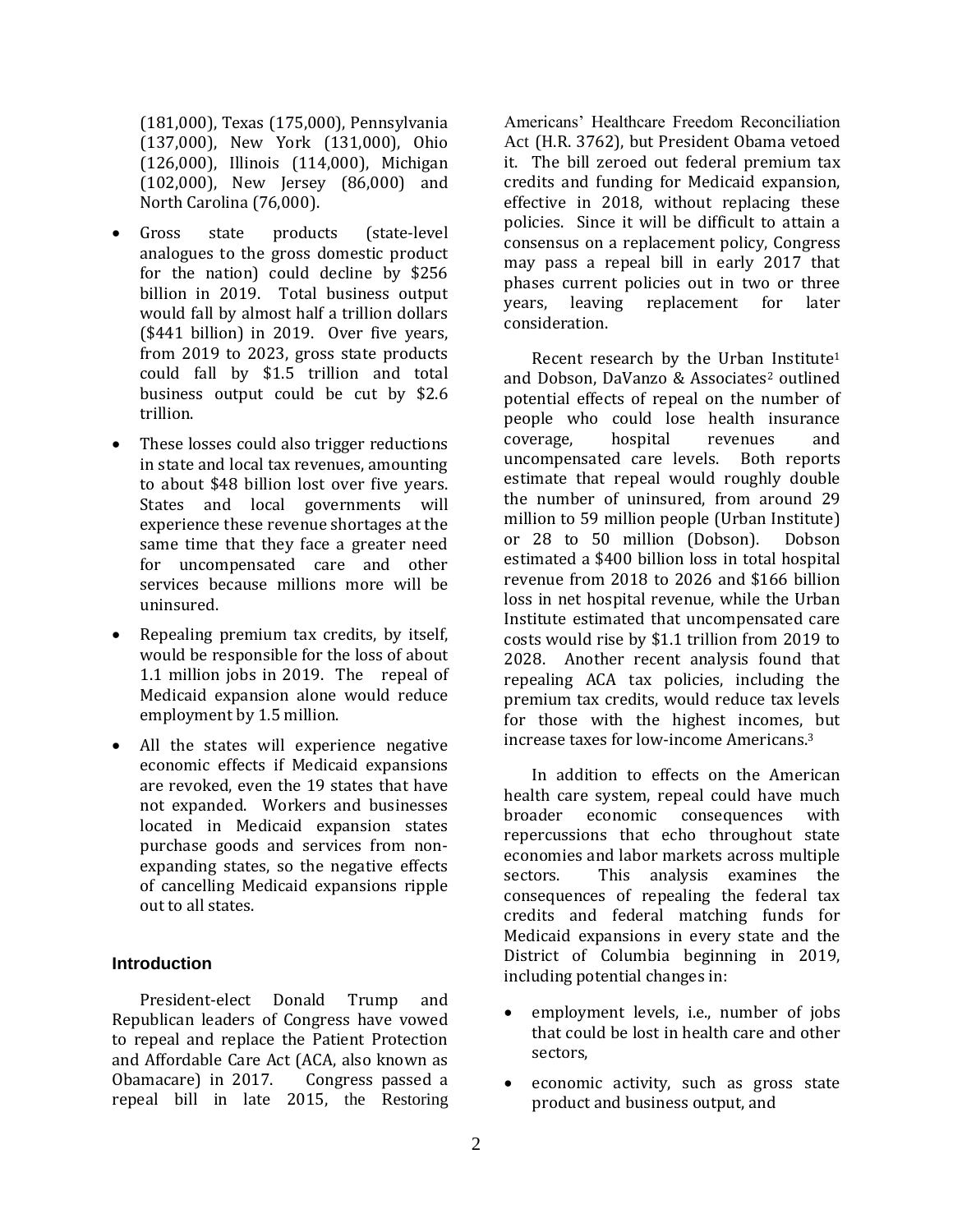state and local tax revenues.

Repeal would cut federal payments for tax credits and Medicaid expansions by \$140 in 2019 and more in later years, <sup>4</sup> reducing resources that support employment and business activity in all states. Eventual replacement policies or other major federal policy changes might modify some of these effects, but it is too early to know what these policies or their effects will be.

# **Policy Background**

While the ACA has been credited with reducing the number of uninsured and improving access to health care, <sup>5</sup> <sup>6</sup> the health law has been controversial. President-elect Trump, House Speaker Ryan, Senate Majority Leader McConnell and other Republican leaders believe that Obamacare is harmful and are committed to its dissolution.<sup>7</sup>

A plausible legislative scenario is that Congressional majorities pass a federal budget resolution in early 2017 that requires development of a reconciliation bill to reduce spending by eliminating key ACA budgetary provisions in the form of a partial repeal bill. (A Congressional budget resolution is not signed by the President, but binds future budget actions by Congress.) The reconciliation bill could be passed by simple majorities in the House of Representatives and the Senate. It is believed that ACA elements without budgetary impact (such as a number of insurance market reforms) could not be included in the bill because reconciliation bills can only include provisions with direct budget impacts. This was the strategy used to develop the prior repeal reconciliation bill (H.R. 3762), which terminated premium tax credits and Medicaid expansions beginning in 2018, although that bill was vetoed by President Obama. Given his commitment to Obamacare repeal, it is likely that President Trump would sign such a bill.

While numerous replacement policies have been suggested during President-elect Trump's campaign<sup>8</sup> or by key Republicans (including, but not limited to, House Speaker Ryan<sup>9</sup> and Health and Human Services Secretary-designate Tom Price<sup>10</sup>), a consensus on replacement policies has not yet emerged. Thus, some have suggested that Congress pass a repeal reconciliation bill in early 2017 which contains a transitional period that continues premium tax credit and Medicaid expansion policies until the beginning of 2018, 2019 or even 2020 and then cancels them. Replacement could be established at a later date. <sup>11</sup>

This analysis focuses on two main elements of repeal policy: *termination of federal premium tax credits* and *Medicaid expansions*. For the sake of simplicity, we do not examine other potential policy elements, such as replacement strategies, changes in cost-sharing reductions or reinsurance for Qualified Health Plans, or other Medicaid changes, such as a Medicaid block grant. Too little is known at this time about the other health policies that may be included in a repeal bill. Updates to this report could be developed when more is known.

Key policy elements of current premium tax credits and Medicaid expansions are:

 **Federal premium tax credits** are available to those with low to moderate incomes (generally between 100 percent and 400 percent of the poverty line) who purchase Qualified Health Plans in the Health Insurance Marketplaces. The tax credits are available in every state. Most of the tax credits are provided as advance premium tax credits (APTCs) paid directly to the insurance plans consumers chose, so that consumers only pay the difference between the plans' actual premiums and their tax credits.

The tax credit is income-graduated: those with the lowest incomes receive higher tax credits that cover more of the total cost of an insurance premium, while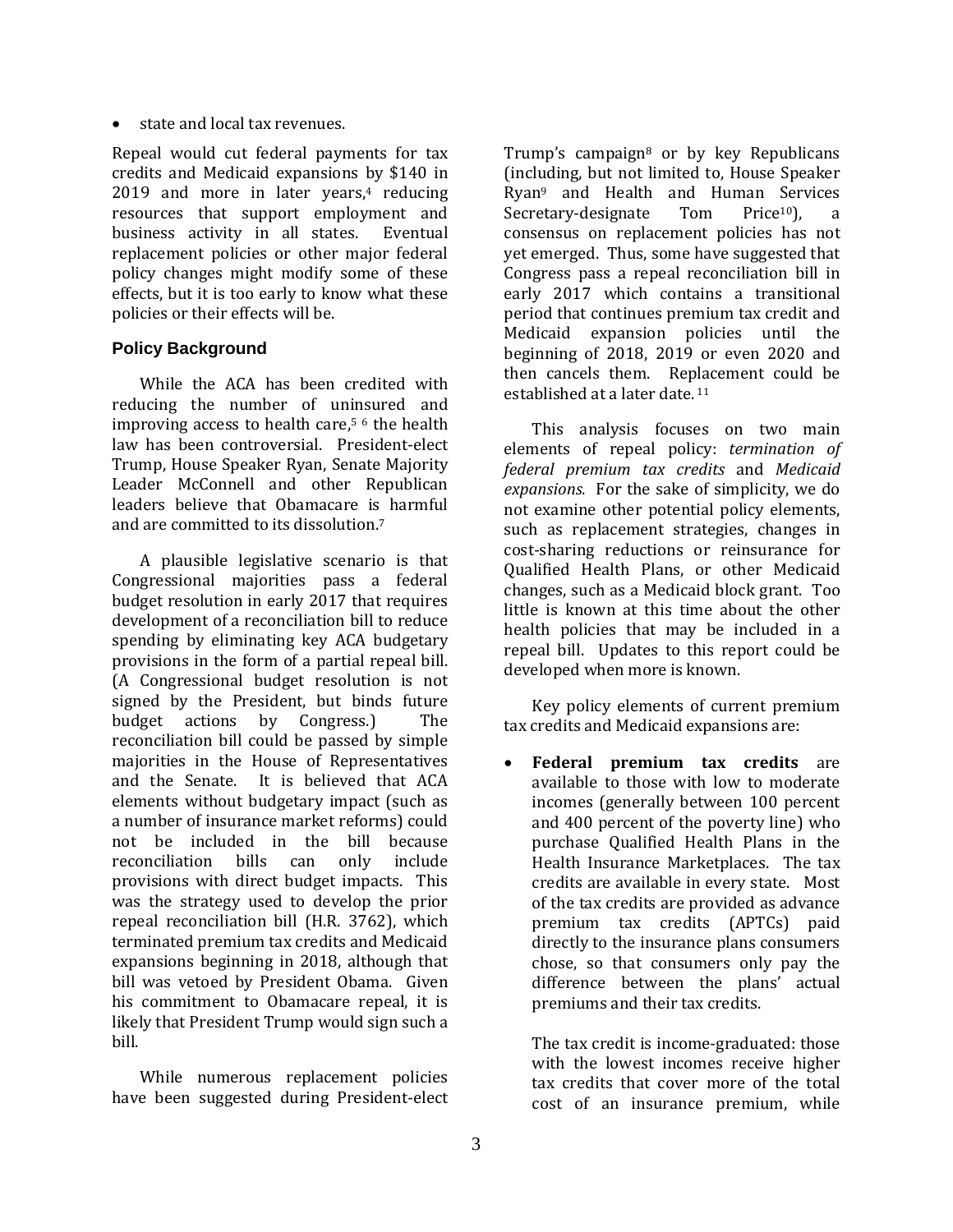those with higher incomes receive lower tax credits and must bear more of the cost themselves. Consumers may select higher or lower cost plans, affecting their final out-of-pocket costs. The actual level of the tax credit is tied to a benchmark, the dollar value of the second lowest cost Silver Plan available to the consumer. Final tax credit amounts are reconciled when federal income taxes are filed, so some taxpayers may owe something back to the Internal Revenue Service or may receive a higher refund.

 **Federal grants to states for Medicaid expansions** are based on Medicaid expenditures for the adults who were made newly eligible under the ACA Medicaid eligibility expansion policies (non-elderly adults with incomes below 138 percent of the poverty line). Prior to expansions, most state Medicaid programs did not cover adults without dependent children and the median state eligibility limit for parents was 61 percent of the poverty line.12 In 2012, the Supreme Court ruled that states could not be required to expand Medicaid. As of late 2016, 31 states and the District of Columbia have expanded Medicaid and 19 have not. While most of the 32 state expansions were adopted as part of regular Medicaid programs, several states (Arkansas, Indiana, Iowa, Michigan, Montana and New Hampshire) received federal demonstration project waivers to customize their programs. For example, initiatives in Arkansas, Michigan and New Hampshire included use of private health insurance and the Health Insurance Marketplaces. Indiana, Iowa and Michigan developed incentives for healthy behavior in their programs.<sup>13</sup>

For years 2014 to 2016, the federal government paid 100 percent of the total Medicaid medical costs for the newly eligible adults, but the matching rate declines to 95 percent in 2017 and eventually to 90 percent by 2020. The

regular Federal Medical Assistance Percentage (FMAP) is used for medical costs for other Medicaid beneficiaries (except some children covered under the Children's Health Insurance Program); the regular FMAP ranges from 50 to 75 percent with a higher matching rate for states with lower per capita incomes. The state is responsible for the remaining Medicaid medical costs. Because several states already expanded Medicaid coverage to non-pregnant childless adults prior to the ACA, medical expenditures for those individuals also have an enhanced transitional federal matching rate that gradually rises from at least 75 percent in 2014 to 93 percent in 2019 (the same level as newly eligible adults) and then declines to 90 percent thereafter, as do the more recent expansion groups.<sup>14</sup>

#### **How Federal Health Funding Stimulates Jobs and State Economies**

Health care is a major component of the overall U.S. economy, projected to comprise almost one-fifth (18.5 percent) of the gross domestic product by 2019.<sup>15</sup> As such, major changes to health care reverberate across other sectors of the economy.

In this analysis, projected economic consequences are based on an analysis of the flow of funds through a dynamic economy, sometimes described as the *multiplier effect*. As illustrated in Figure 1, at a direct level, federal funding provides premium tax credits to those purchasing Qualified Health Plans. The federal tax credits flow directly to the private insurance plans consumers selected. Most of the money, aside from insurance plans' overhead, flows to health care providers, such as hospitals, clinics, and pharmacies. In a comparable fashion, federal funding helps support state Medicaid insurance programs, which in turn pay health care providers. These payments constitute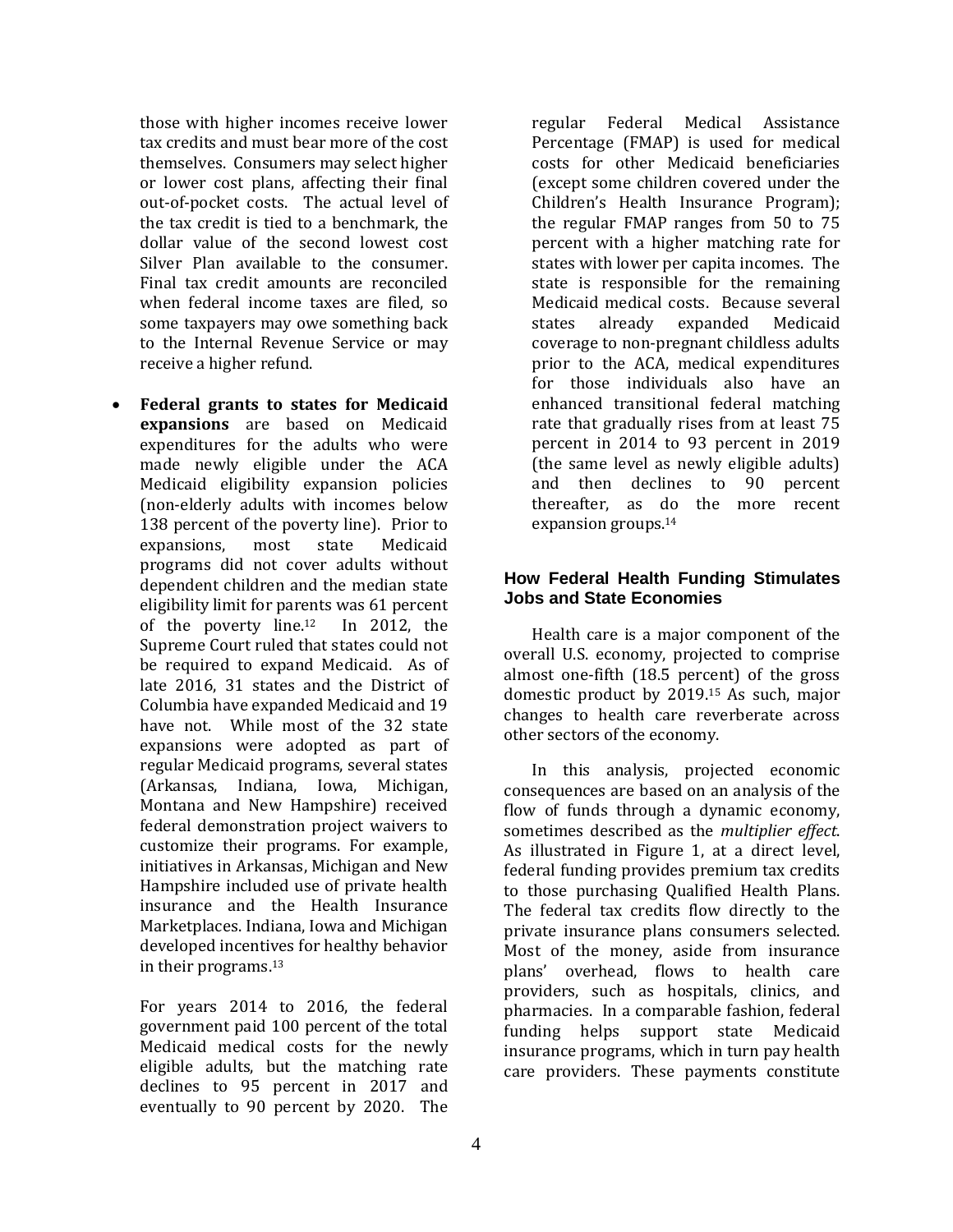

the *direct effect* of federal tax credits and Medicaid expansions.

Most of the revenue earned by health care providers is used to pay salaries to staff, such as doctors, nurses, pharmacists, and other personnel and to purchase goods and services needed for medical practice, such as clinic or hospital space, medications, and medical equipment, from other vendors. In turn, the vendors for these goods use their income to pay their workers and to purchase other goods and services they need. That is, the payments made to health care providers are transformed into income for workers and downstream businesses. This is the *indirect effect.* 

The *induced effect* occurs as the workers in health care and other sectors use their incomes to purchase food, pay mortgages or rent, buy transportation, finance their

children's education, and so on. Thus, additional federal revenue serves as an investment that continues to cycle and multiply through the economy as payments are used to create income which is used to purchase other goods and services.

For state and local governments, the increased economic activity also generates state and local tax revenues through income, sales, property or other taxes.

When federal funding is cut back, the cycle runs in the reverse direction and spurs cuts by health care providers and spending reductions by workers and other businesses, leading to job losses and business cutbacks. For example, if hospitals or clinics have or expect major revenue losses, they will cut back hiring or salary increases or end plans to expand or modernize buildings, leading to losses for construction firms and other businesses. This ultimately leads to revenue losses by state and local governments.

Most health care is locally provided; patients generally see doctors or hospitals near them. Thus, a substantial share of health care expenditures directly affects businesses and workers in the states where the consumers live. But as money flows beyond that initial stage, it flows into the broader economy and spreads across state lines because of interstate commerce in goods and labor. For example, if a hospital in West Virginia has to cut back construction, this may reduce purchases of concrete from suppliers in North Carolina and trucking services by firms in Ohio.

#### **Estimating State-Level Consequences: Methodology**

The basic methodology used in this report involves two steps: (1) projecting baseline federal spending for premium tax credits and Medicaid expansions from 2019 to 2023 in each state and the District of Columbia in order to estimate the projected loss of federal funding under repeal policies and (2) modeling the economic and employment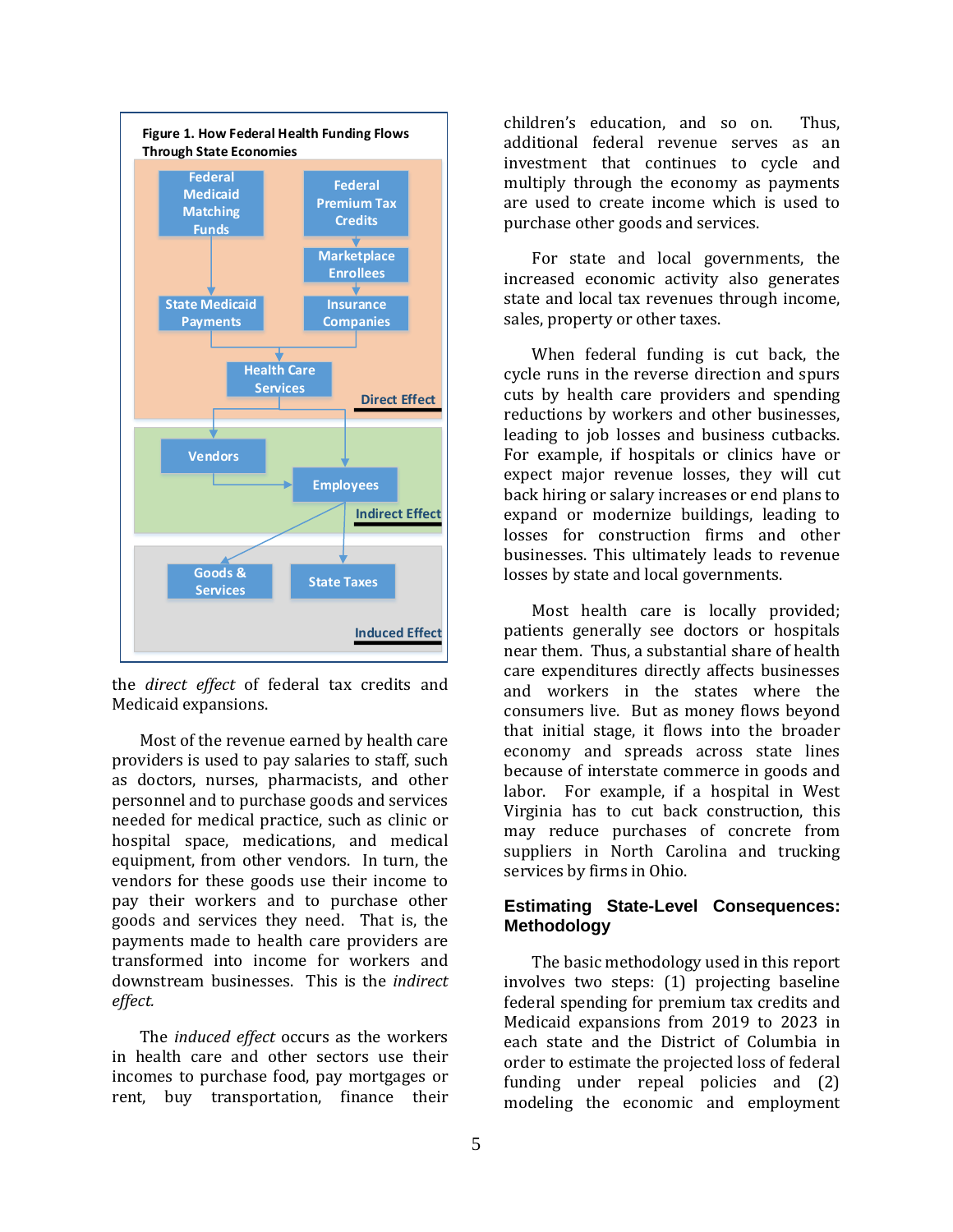effects of the loss of these federal funds using a dynamic structural equation model (PI+, version 2.0), developed by Regional Economic Models, Inc.16 (See the Appendix for more detail.)

We used the most recent data available to estimate baseline 2016 federal expenditures for premium tax credits and federal Medicaid expansion funding, primarily from data reported by the Department of Health and Human Services. For future years, we relied on the Congressional Budget Office's 2016 baseline projections for federal budget costs of ACA-related premium tax credit and Medicaid expansions.17 To be conservative, we did not include projections related to Marketplace cost-sharing reductions or effects of the ACA on those already eligible for Medicaid (the "welcome mat" effect). We adjusted parameters from federal fiscal years to calendar years and projected baseline expenditures for tax credits and Medicaid expansions from 2017 to 2023, corresponding with the CBO targets, assuming proportionate growth across all states.

To develop specific inputs for the economic model, these projections were decomposed into key components of health care spending: hospital, ambulatory care, pharmaceutical and long-term care expenditures for every state. For the premium tax credits, a component was also added for insurance administrative overhead costs, since all Qualified Health Plans are operated by private health insurance companies.

In the economic modeling phase, we inputted the state- and sector-specific expected federal funding losses into the PI+ model for each year. The model is a dynamic structural equation forecasting model that includes elements of input-output, general economic equilibrium, econometric and economic geography methodologies to estimate state-level (or other geographic level) economic and employment forecasts.

The estimated effects are based on differences between a baseline model (control forecast) and models assuming policy changes, in this case, the loss of premium tax credits or federal Medicaid expansion funding. The model includes linkages between multiple components of economies including output and demand, capital and labor demand, population and labor supply, and compensation, prices and costs.

PI+ uses a multi-region model that accounts for the flow of funds and goods both within and across states. As noted above, most health care is local; patients living in one state generally use clinics, hospitals and pharmacies in that state. But health care income eventually translates into purchases of diverse goods and services, so that funds beginning in one state flow across state lines into the economies of other states.

Using this approach, we estimate statelevel changes in the following measures by calendar year:

- **Employment:** This is the number of jobs that would be added or lost in each state, including full-time and part-time. These include jobs in all sectors, including private health-related jobs, construction, retail, finance and insurance, professional jobs, and public sector employment.
- **Business Output:** Output is equivalent to the sum of all business generated within a state (that is, at the production, wholesale and retail levels). For example, if a product made in a state is sold to a retailer for \$1,000 and the retailer sells it to a consumer for \$1,500, the increase in output is the sum of those transactions, or \$2,500.
- **Gross State Product (GSP):** This is a subset of output and refers to the net value added by economic activity in a state. GSP can be thought of as all net new economic activity or output minus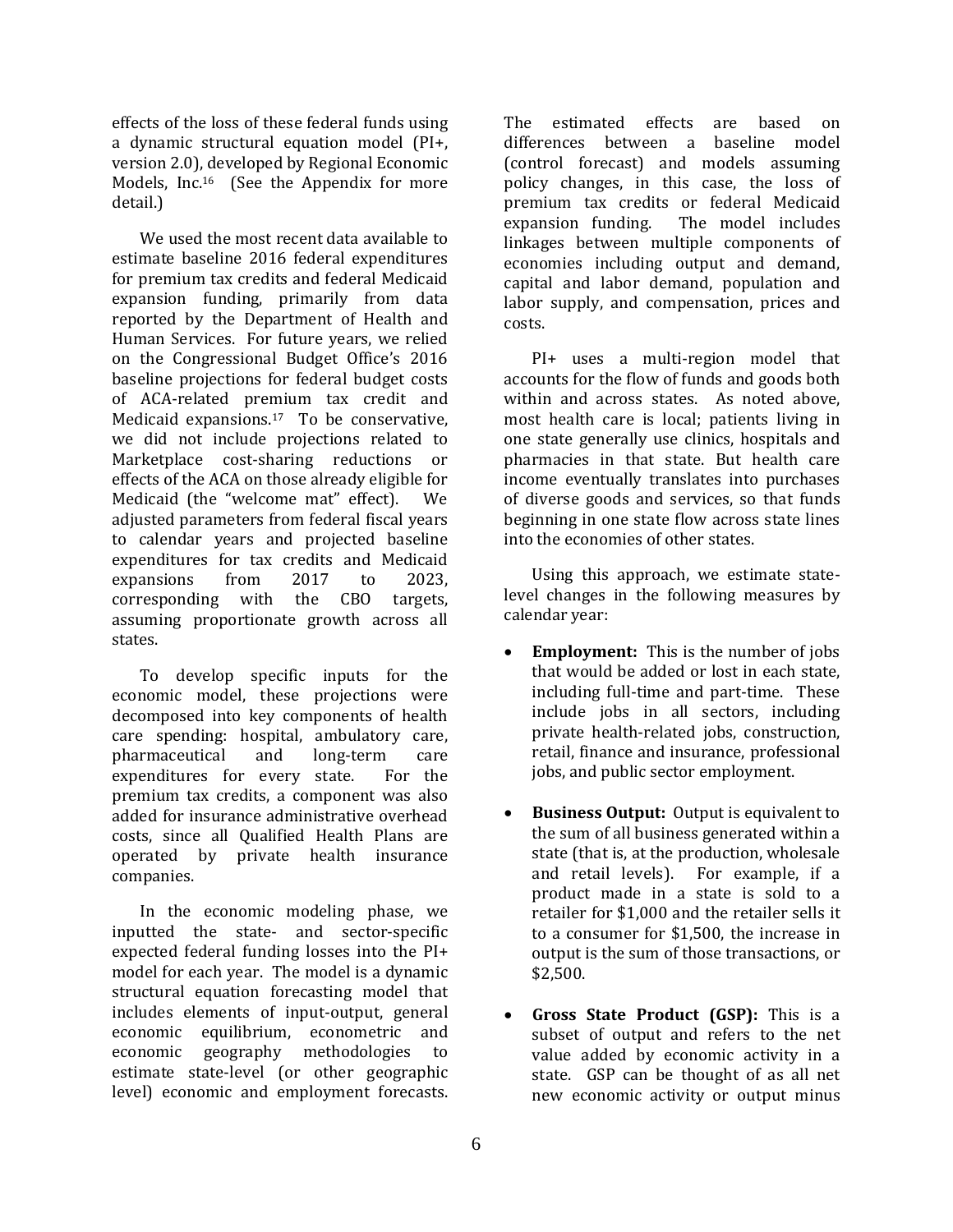the goods and serves used as inputs to production. Effectively, it measures only the final stage of a transaction. In the example above, GSP would be the \$1,500 for the sales at the retail level, or could also be thought of as \$1,000 at the production stage plus the \$500 in value added at the retail level.

 **State and Local Tax Revenue:** This includes combined state and local general tax revenue, including income, sales and other taxes. It is based on estimates of the effective tax rates: the ratio of state and local general revenue to gross state product, which are then applied to the gross state product estimates above.

Business output, gross state product and state and local tax revenue are measured in current (nominal) dollars for their respective calendar years. This modelling approach has been used in prior research about the potential effects of Medicaid expansions.<sup>18</sup> <sup>19</sup>

**Limitations.** All projections entail uncertainty. The health care market and the general economy are ever changing. For example, recent changes in the Health Insurance Marketplace could limit enrollees' choices and increase premiums, thereby raising federal tax credits.20 Future state decisions could increase or decrease the number of states expanding Medicaid. But our general findings ought to apply, even if some of the details change.

Our results are likely to be conservative because we keep results limited only to the effects for those receiving tax credits or in expanded Medicaid eligibility. For example, implementation of the Health Insurance Marketplaces and Medicaid expansions have been associated with increases in Medicaid participation among those already eligible (the "welcome mat" or "woodwork" effect). Elimination could reverse some of that effect, leading to reductions in federal funds that extend beyond funding for those newly eligible. Similarly, elimination of premium

tax credits could cause entire state-level Health Insurance Marketplaces to collapse, also affecting coverage of those who do not receive tax credits.

This analysis focuses on the termination of premium tax credits and Medicaid expansions. A partial repeal bill may include other elements, such as elimination of some taxes included in the ACA, such as Medicarerelated taxes, the tax on high cost insurance or tax penalties for employers or individuals who are uninsured. But it is not yet clear if these tax changes will be included in repeal legislation. 21 22

Tax reductions might mitigate some of the losses estimated in this study, but evidence suggests that their effects would not substantially change the results reported here. The UC Berkeley Center for Labor Research and Education recently conducted an economic analysis similar to this report, assessing the effects of repeal on California's economy. <sup>23</sup> Its findings were consistent with this analysis. The California analysis included the effects of reversing Medicare-related taxes, health insurance taxes and tax penalties that could be paid by employers or uninsured individuals. It reported that including the effect of these tax changes offset about 16 percent of the job losses related to elimination of funding for tax credits and Medicaid expansions. That is, most of the job losses remained even when these tax changes were included. This was because the value of the tax changes was much smaller than the magnitude of losses due to premium tax credit and Medicaid cutbacks and because the tax changes have a smaller relative effect in bolstering employment than the loss of funding for health care and insurance.

Medicaid and tax credits are primarily targeted to low and moderate income people; if these policies help "free up" a portion of their incomes, the beneficiaries use this additional income to purchase other basic needs, like food or housing, which have stronger stimulative effects on consumer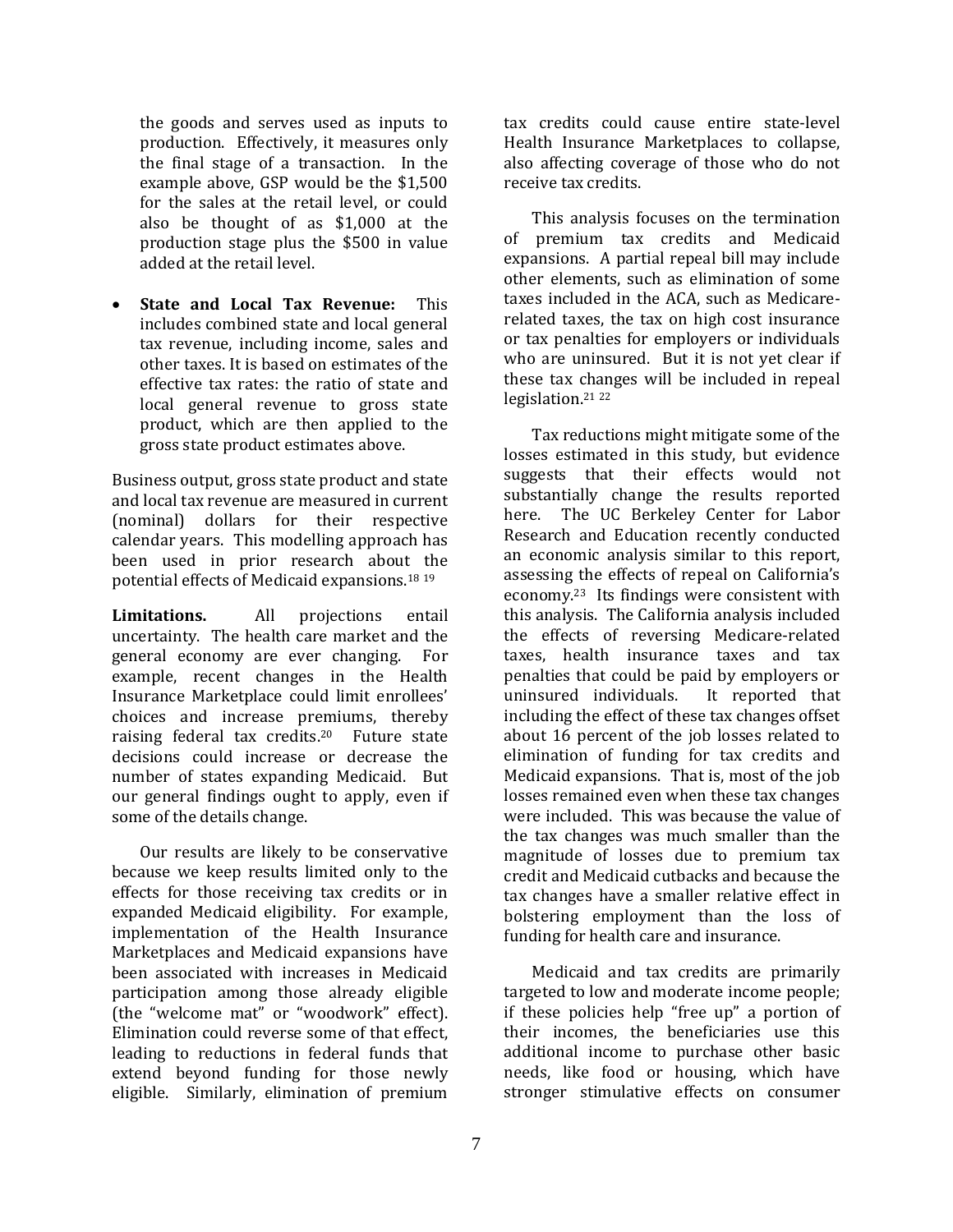purchases and economic growth. In contrast, tax savings by higher income people are more likely to be converted to savings which are less stimulative in nature.

In an analysis like this, an important question is whether the federal funding that is cut would be used for another purpose. This is unknown. CBO estimated that H.R. 3762 could have reduced the federal deficit,<sup>24</sup> and alternative uses for these savings were not specified. It did not appear that the federal savings would be rechanneled to help states or support health care.

It is too early to identify the effects of related health policy changes that may be included in repeal legislation because the contents are still undefined. Updates to this report may be possible later, when more information about legislative proposals are known.

All estimated impacts in PI+ are based on a comparison of a baseline model and models that include specific policy interventions. Other broad changes, such as those that affect the general economy, affect both the baseline and the policy models, filtering out the effects of unrelated factors, so that the results are effectively the same, regardless of other exogenous economic or demographic changes. In this regard, if there are, for example, broader changes to tax or economic policies under a new Administration, this should have little incremental effect on estimated changes caused by repeal of the premium tax credits and Medicaid expansions.

Finally, the model essentially assumes that changes made in a given year immediately affect that year, although, in reality, results might be more drawn out. A clinic, hospital or insurer expecting lower revenue in 2019 due to cuts may delay hiring or investment decisions in 2018, creating drags even before the cuts are effective. Some effects might not be realized until 2020 or later because of implementation lags. The dynamic nature of the model accounts for

changes over time after initial implementation as economic shocks are absorbed over the years.

#### **Findings about Potential Effects**

Our main scenario assumes that repeal of both premium tax credits and Medicaid expansions is effective on January 1, 2019. If effective dates are 2018 or 2020 instead, results would be similar but shifted forward or backward by one year.

As seen in **Table 1**, the combined effect of tax credits and Medicaid expansion repeal in 2019 is the loss of almost \$140 billion in federal funding in that year. As a result, about 2.6 million jobs would be lost nationwide in 2019. Almost all the jobs lost are private sector jobs. About one-third of the jobs lost (912,000) are in health care (hospitals, ambulatory care, long-term care and social assistance). The majority of jobs lost (1.6 million) are in other private industry sectors, including construction, real estate, retail trade, finance and insurance. Almost 100,000 public sector jobs (including education and other public jobs) would be lost. The number of jobs lost rises to almost 3 million by 2021 and then declines slightly. (Note: The job losses are not cumulative. Job levels are 2.6 million lower in 2019 and 2.85 million less in 2019, compared to the levels that would exist without repeal. This does not mean that a cumulative 5.45 million jobs are lost across both years: 2.6 million jobs are lost in 2019 and levels dip another 250,000 in 2020, so the number lost by 2020 is 2.85 million, compared to the baseline.)

States would experience substantial losses in economic activity. The loss of federal funding triggers a \$256 billion loss in gross state products in 2019, as well as almost half a trillion dollar loss (\$441 billion) in aggregate business output.

The levels continue to rise in later years. These massive losses are related to the employment reductions described above. If replacement policies are not in effect, these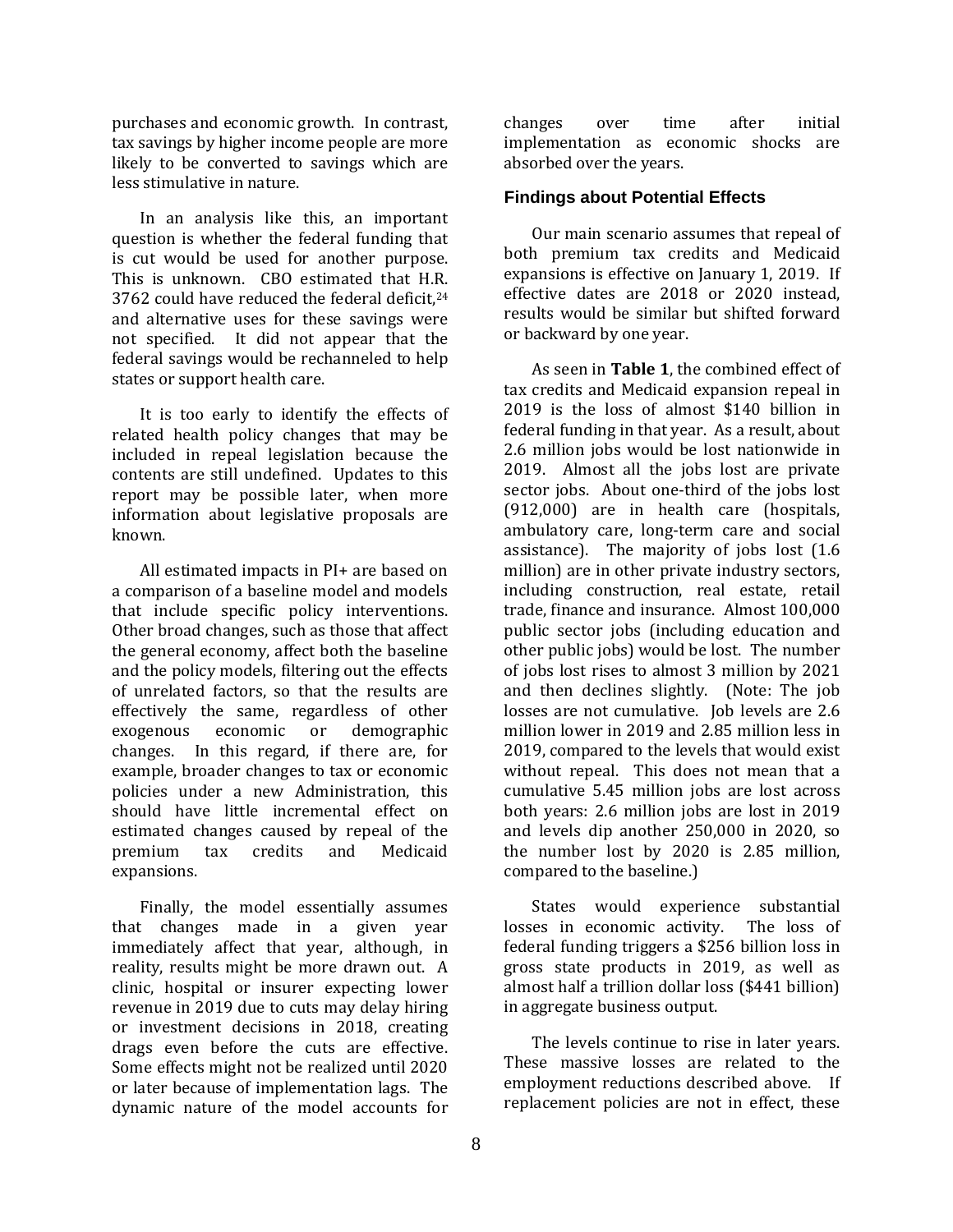|                                                  |             |           |             |             |             | <b>Total 2019-</b> |
|--------------------------------------------------|-------------|-----------|-------------|-------------|-------------|--------------------|
|                                                  | 2019        | 2020      | 2021        | 2022        | 2023        | 23                 |
| Federal Funding Cut (billions of \$)             | $-5139.5$   | $-$150.0$ | $-5161.5$   | $-5172.0$   | $-5184.0$   | $-$ \$807.0        |
| <b>Total Employment Lost (thousands of jobs)</b> | $-2,599$    | $-2,854$  | $-2,978$    | $-2,924$    | $-2,857$    | N/A                |
| <b>Private Employment</b>                        | $-2,535$    | $-2,754$  | $-2,857$    | $-2,796$    | $-2,727$    | N/A                |
| <b>Health Care</b>                               | $-912$      | $-942$    | -974        | -984        | $-1,003$    | N/A                |
| <b>Construction &amp; Real Estate</b>            | $-292$      | $-385$    | $-410$      | $-383$      | $-340$      | N/A                |
| <b>Retail Trade</b>                              | $-261$      | $-275$    | $-282$      | $-275$      | $-268$      | N/A                |
| Finance & Insurance                              | $-159$      | $-165$    | $-168$      | $-163$      | $-159$      | N/A                |
| <b>All Other Private</b>                         | $-912$      | -988      | $-1,023$    | $-991$      | $-957$      | N/A                |
| <b>Public Employment</b>                         | -63         | $-100$    | $-120$      | $-128$      | $-130$      | N/A                |
| Business Output Lost (billions of \$)            | $-5440.5$   | $-5502.7$ | $-$ \$542.7 | $-$ \$551.6 | $-$ \$555.3 | $-52,592.7$        |
| Gross State Product Lost (billions of \$)        | $-$ \$255.9 | $-5292.1$ | $-$ \$316.2 | $-5322.6$   | $-5326.1$   | $-51,512.8$        |
| State & Local Taxes Lost (billions of \$)        | $-58.2$     | $-59.3$   | $-510.1$    | $-510.3$    | $-510.4$    | $-548.4$           |

**Table 1. National Summary of Results: Repeal of Both Premium Tax Credits and Medicaid Expansion**

Source: George Washington University analyses

losses would mount to a cumulative \$1.5 trillion drop in gross state products and \$2.6 trillion reduction in business output over the five-year period 2019 to 2023.

In turn, these losses will cause state and local tax revenues to fall. Across the nation, state and local tax revenues would drop by \$8 billion in 2019, with a cumulative \$48 billion loss from 2019 to 2023.

State and local governments could be faced with a two-fold problem: declining revenues, coupled with an increased demand for health care services because millions more are uninsured and will have difficulty paying for the health care they need. The increase in the number of uninsured drives up uncompensated care costs, particularly by safety net providers such as public hospitals or community health centers. This could force state and local governments to make painful choices about whether to cut back services and/or whether to raise tax rates to meet the increased demand for services.

Effects are similar, but smaller, when the two repeal elements are considered separately: repeal of premium tax credits and repeal of Medicaid expansions. A key difference is that repeal of tax credits directly affects every state because all states

participate in the Health Insurance Marketplaces and receive premium tax credits, while the loss of federal Medicaid expansion funding would only directly affect the 32 states (including the District of Columbia) that adopted expansions. As seen in **Table 2** the repeal of premium tax credits alone could lead to a loss of \$341 billion in federal funding over the five year period 2019-23. This, in turn will lead to the loss of about 1.1 million jobs in 2019, of which 369,000 are health care jobs, while the majority are not. From 2019 to 2023, total gross state products would shrink by \$623 billion, total business output would fall by \$1.1 billion and state and local tax revenues would fall by \$21 billion.

The effects of eliminating only Medicaid expansions are larger than eliminating tax credits because Medicaid expansion is associated with more federal funding, even though Medicaid expansions are not occurring in 19 states. **Table 3** shows that cancelling Medicaid expansions could reduce federal funding to states by \$466 billion from 2019 to 2023. Across all the states, 1.5 million fewer people would have jobs in 2019, including 543,000 in the health care sector and 952,000 in other industries.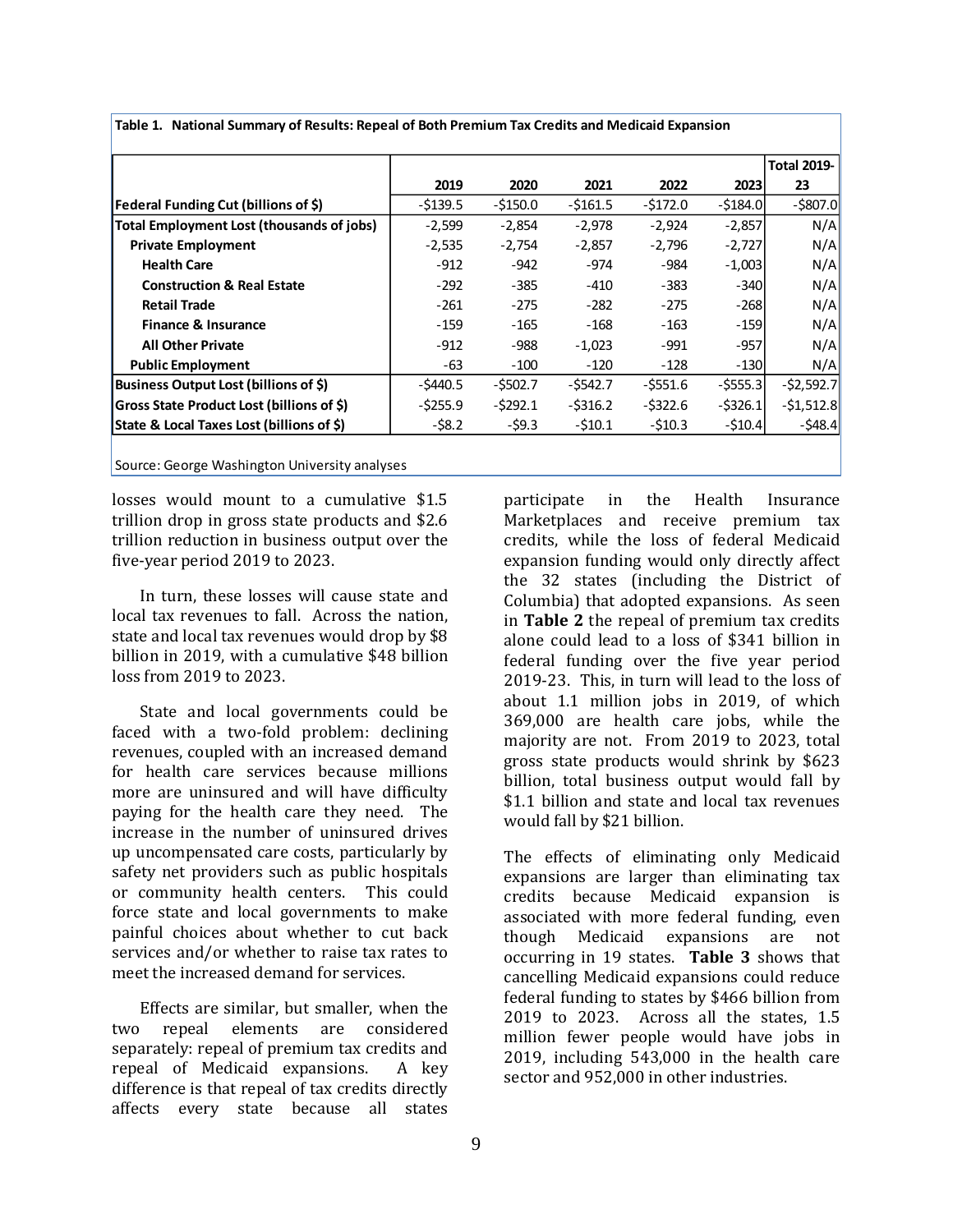|                                                  |           |           |           |           |           | <b>Total 2019-</b> |
|--------------------------------------------------|-----------|-----------|-----------|-----------|-----------|--------------------|
|                                                  | 2019      | 2020      | 2021      | 2022      | 2023      | 23                 |
| Federal Funding Cut (billions of \$)             | $-561.0$  | $-565.0$  | $-568.8$  | $-571.8$  | $-574.8$  | $-$ \$341.3        |
| Total Employment Lost (thousands of jobs)        | $-1,105$  | $-1,202$  | $-1,232$  | $-1,184$  | $-1,121$  | N/A                |
| <b>Private Employment</b>                        | $-1,077$  | $-1,159$  | $-1,181$  | $-1,130$  | $-1,068$  | N/A                |
| <b>Health Care</b>                               | $-369$    | $-377$    | $-382$    | $-377$    | $-373$    | N/A                |
| <b>Construction &amp; Real Estate</b>            | $-125$    | $-164$    | $-172$    | $-157$    | $-134$    | N/A                |
| <b>Retail Trade</b>                              | $-109$    | $-114$    | $-115$    | $-109$    | $-103$    | N/A                |
| <b>Finance &amp; Insurance</b>                   | -88       | $-91$     | $-91$     | -88       | $-85$     | N/A                |
| <b>All Other Private</b>                         | $-386$    | $-414$    | $-421$    | $-399$    | $-373$    | N/A                |
| <b>Public Employment</b>                         | $-27$     | -43       | -51       | $-53$     | $-53$     | N/A                |
| Business Output Lost (billions of \$)            | $-5188.4$ | $-5212.5$ | $-5225.2$ | $-5224.0$ | $-5218.6$ | $-51,068.7$        |
| <b>Gross State Product Lost (billions of \$)</b> | $-5109.3$ | -\$123.4  | $-5131.1$ | $-5130.9$ | $-5128.3$ | $-5623.0$          |
| State & Local Taxes Lost (billions of \$)        | $-53.7$   | $-54.1$   | $-54.4$   | $-54.4$   | $-54.3$   | $-$ \$20.9         |

**Table 2. National Summary of Results: Repeal of Premium Tax Credits**

Source: George Washington University analyses

**Table 3. National Summary of Results: Repeal of Medicaid Expansions Only**

|                                                  |           |            |           |           |           | <b>Total 2019-</b> |
|--------------------------------------------------|-----------|------------|-----------|-----------|-----------|--------------------|
|                                                  | 2019      | 2020       | 2021      | 2022      | 2023      | 23                 |
| <b>ALL STATES COMBINED</b>                       |           |            |           |           |           |                    |
| Federal Funding Cut (billions of \$)             | $-578.5$  | $-585.0$   | $-592.8$  | $-5100.3$ | $-5109.3$ | $-5465.8$          |
| <b>Total Employment Lost (thousands of jobs)</b> | $-1,495$  | $-1,653$   | $-1,748$  | $-1,744$  | $-1,739$  | N/A                |
| <b>Health Care</b>                               | $-543$    | $-566$     | $-592$    | $-608$    | $-631$    | N/A                |
| <b>All Other</b>                                 | $-952$    | $-1,088$   | $-1,155$  | $-1,136$  | $-1,108$  | N/A                |
| Business Output Lost (billions of \$)            | $-5252.4$ | $-5290.4$  | $-5317.9$ | $-5328.2$ | $-5337.3$ | $-51,526.1$        |
| Gross State Product Lost (billions of \$)        | $-5146.7$ | $-5168.8$  | $-5185.3$ | $-5192.0$ | $-5198.1$ | $-5891.0$          |
| State & Local Taxes Lost (billions of \$)        | $-54.7$   | $-55.4$    | $-56.0$   | $-56.2$   | $-56.4$   | $-528.7$           |
|                                                  |           |            |           |           |           |                    |
| <b>32 STATES EXPANDING MEDICAID</b>              |           |            |           |           |           |                    |
| Federal Funding Cut (billions of \$)             | $-578.5$  | $-$ \$85.0 | $-592.8$  | $-5100.3$ | $-5109.3$ | $-5465.8$          |
| <b>Total Employment Lost (thousands of jobs)</b> | $-1,158$  | $-1,277$   | $-1,354$  | $-1,361$  | $-1,369$  | N/A                |
| <b>Health Care</b>                               | $-451$    | $-470$     | $-492$    | $-506$    | $-527$    | N/A                |
| <b>All Other</b>                                 | $-707$    | $-808$     | $-862$    | $-855$    | $-842$    | N/A                |
| Business Output Lost (billions of \$)            | $-5195.0$ | $-5223.9$  | $-5245.7$ | $-5255.5$ | $-5264.8$ | $-51,185.0$        |
| Gross State Product Lost (billions of \$)        | $-5114.0$ | $-5130.9$  | $-5144.1$ | $-5150.4$ | $-5156.5$ | $-5695.8$          |
| State & Local Taxes Lost (billions of \$)        | $-53.8$   | $-54.3$    | $-54.7$   | $-55.0$   | $-55.2$   | $-522.9$           |
|                                                  |           |            |           |           |           |                    |
| <b>19 STATES NOT EXPANDING MEDICAID</b>          |           |            |           |           |           |                    |
| Federal Funding Cut (billions of \$)             | \$0.0\$   | \$0.0\$    | \$0.0\$   | \$0.0\$   | \$0.0     | \$0.0              |
| <b>Total Employment Lost (thousands of jobs)</b> | $-338$    | $-376$     | $-394$    | $-383$    | $-369$    | N/A                |
| <b>Health Care</b>                               | $-86$     | $-90$      | $-93$     | $-95$     | $-97$     | N/A                |
| <b>All Other</b>                                 | $-251$    | $-287$     | $-301$    | $-288$    | $-272$    | N/A                |
| Business Output Lost (billions of \$)            | $-553.2$  | $-561.8$   | $-567.1$  | $-567.6$  | $-567.4$  | $-5317.1$          |
| Gross State Product Lost (billions of \$)        | $-532.7$  | $-537.9$   | $-541.2$  | $-541.7$  | $-541.7$  | $-5195.2$          |
| State & Local Taxes Lost (billions of \$)        | $-51.0$   | $-51.1$    | $-51.2$   | $-51.2$   | $-51.2$   | $-55.8$            |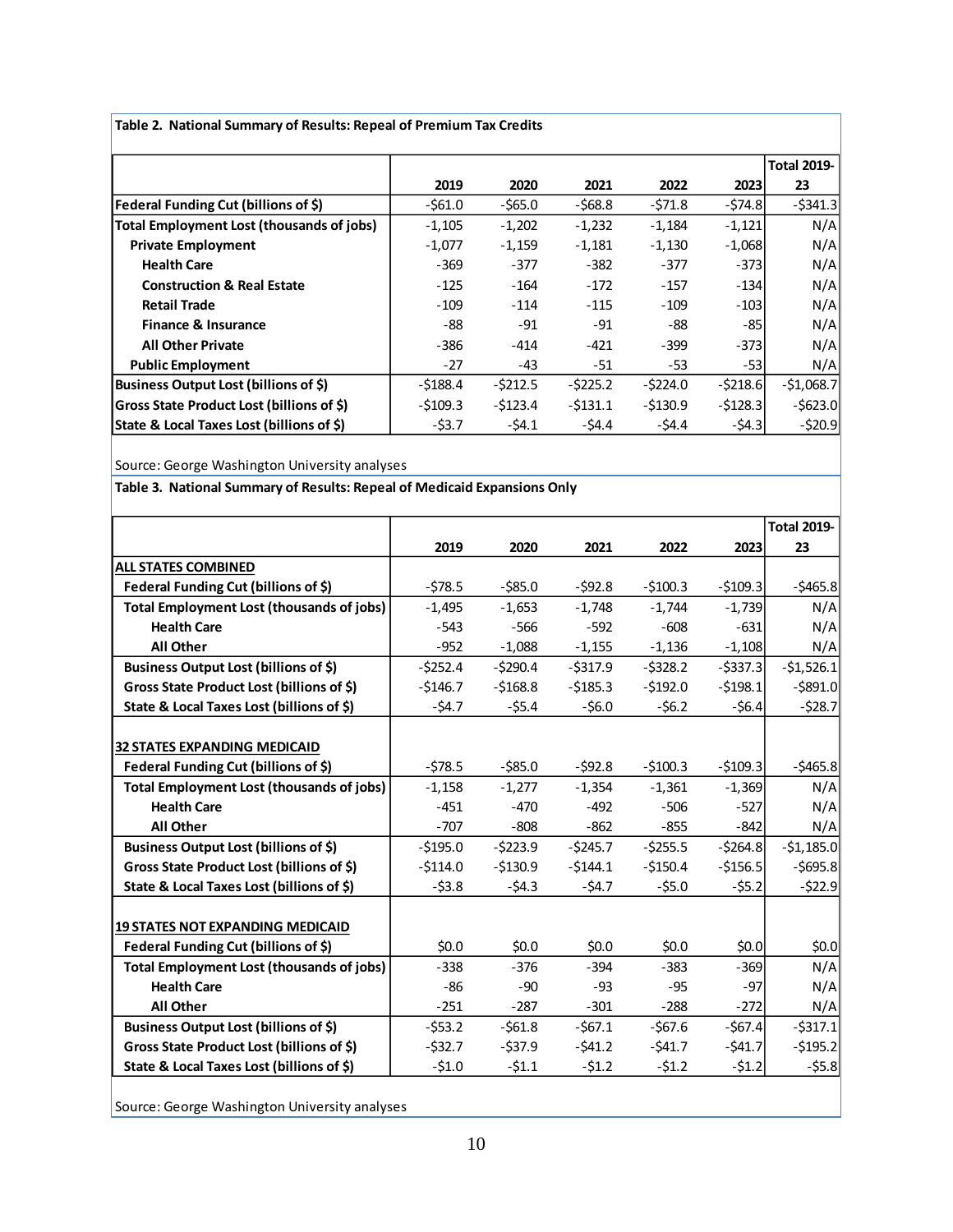Repeal would cause gross state products to fall by almost \$900 billion from 2019 to 2023 and lower total business output by about \$1.5 trillion. The majority of these losses occur among the 32 states that are expanding Medicaid, including almost 1.2 million jobs lost in 2019.

Although 19 states are not expanding Medicaid, they will also experience serious job and economic losses. As seen in the lower panel of Table 3, the 19 non-expanding states will collectively lose about 338,000 jobs in 2019 and \$195 billion in gross state products from 2019 to 2023, even though they will not lose any federal matching funds related to expansions. These states currently benefit indirectly benefit from the economic growth generated by Medicaid expansions in other states.

The impact of the flow of labor, goods and services across state lines can be better understood with an example. As seen in Table 4, although the state Utah has not expanded Medicaid, federal repeal would cause it to lose almost 9 thousand jobs in 2019 and \$9 billion in business output from 2019 to 2023 because of indirect effects from other states. If Medicaid expansions are terminated, there will be direct losses among other states that expanded Medicaid, including neighbors Colorado, Arizona, Nevada and New Mexico, as well as nearby California. These states currently garner billions in federal matching funds, triggering economic and job growth in those states. Thus, the termination of Medicaid expansions in other states also would lead to economic dislocations that are also felt in Utah, as expanding states' businesses and workers reduce purchases from Utah businesses and workers. Because of interstate commerce, economic and employment benefits from Medicaid-expanding states flow into Utah, although not as much as if Utah had expanded its Medicaid program.

**Table 4** summarizes data about eight states (Arizona, Florida, Maine, New York, Ohio, Pennsylvania, Utah and West Virginia), five of which expanded Medicaid and three which did not.

- Job losses in these eight states range from 13,000 lost in Maine to 181,000 lost in Florida, triggered by the joint cuts in premium tax credits and Medicaid expansions. Among the other states, Arizona would lose 34,000 jobs, New York loses 131,000, Ohio loses 126,000, Pennsylvania loses 137,000 Utah loses 19,000 and West Virginia loses almost 19,000 jobs. In all eight states, the health care sector loses the largest number of jobs, but the majority of employment lost is among other industries.
- These states also experience substantial economic losses. Gross state products will fall as much as \$90 billion over five years in New York and in Florida, \$76 billion in Pennsylvania, \$70 million in Ohio, \$18 billion in Arizona, \$9 billion in West Virginia and \$7 billion in Maine.
- As a consequence of these economic losses, state and local tax revenues will also decline, ranging from \$270 million in Maine to \$3.6 billion in New York.
- In the five states shown in Table 4 that expanded Medicaid (Arizona, New York, Ohio, Pennsylvania and West Virginia), the majority of losses are caused by repealing Medicaid expansions. In the other three states (Florida, Maine and Utah) the majority of losses are due to repeal of the tax credits. (Adults with incomes between 100 percent and 138 percent of poverty in states that do not expand Medicaid are eligible for tax credits, but are instead eligible for Medicaid in expansion states.) Nonetheless, all eight states experience job and economic losses due to repeal of the tax credits and Medicaid expansions.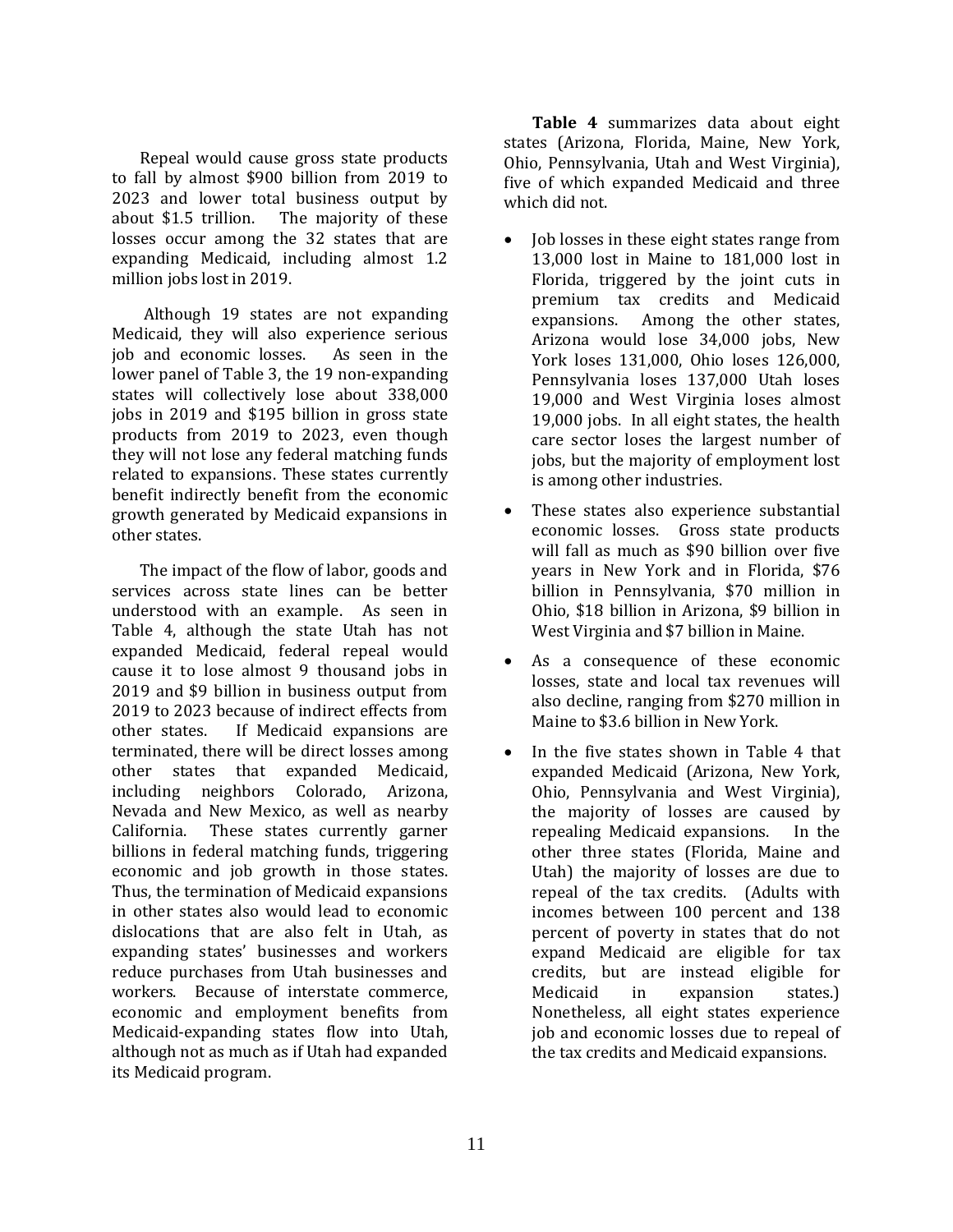|  |  | Table 4. Summary of Consequences for Eight Selected States |
|--|--|------------------------------------------------------------|
|--|--|------------------------------------------------------------|

|                                                       |           |                     |          | <b>New</b>         |             | Pennsyl-                                |           | West      |
|-------------------------------------------------------|-----------|---------------------|----------|--------------------|-------------|-----------------------------------------|-----------|-----------|
|                                                       | Arizona*  | Florida             | Maine    | York*              | Ohio*       | vania*                                  | Utah      | Virginia* |
| <b>REPEAL OF TAX CREDITS &amp; MEDICAID EXPANSION</b> |           |                     |          |                    |             |                                         |           |           |
| Federal Funding Cut, 2019-23 (billions of \$)         | $-56.8$   | $-554.4$            | $-52.7$  | $-515.5$           | $-534.9$    | $-536.9$                                | $-53.4$   | $-57.2$   |
| <b>Employment Lost in 2019</b>                        |           |                     |          |                    |             |                                         |           |           |
| <b>Total Employment Lost (thousands of jobs)</b>      | $-33.9$   | $-181.0$            | $-13.1$  | $-130.7$           | $-126.3$    | $-137.2$                                | $-18.6$   | $-16.5$   |
| <b>Health Care</b>                                    | $-10.5$   | $-64.2$             | $-5.0$   | $-47.7$            | $-49.7$     | $-57.0$                                 | $-4.9$    | $-7.2$    |
| <b>All Other</b>                                      | $-23.4$   | $-116.8$            | $-8.1$   | $-83.0$            | $-76.6$     | $-80.2$                                 | $-13.7$   | $-9.3$    |
| <b>Economic Activity Lost, 2019-23</b>                |           |                     |          |                    |             |                                         |           |           |
| Business Output Lost (billlions of \$)                |           | $-529.11 - 5146.46$ |          |                    |             | $-512.09 - 5154.11 - 5119.52 - 5128.93$ | $-517.18$ | $-515.97$ |
| Gross State Product Lost (billions of \$)             | $-517.67$ | $-590.42$           | $-56.88$ | $-589.67$          | $-569.52$   | $-576.47$                               | $-$10.07$ | $-59.12$  |
| State & Local Taxes Lost (billions of \$)             | $-50.53$  | $-53.03$            | $-50.27$ | $-53.55$           | $-52.20$    | $-52.42$                                | $-50.31$  | $-50.35$  |
|                                                       |           |                     |          |                    |             |                                         |           |           |
| <b>REPEAL OF TAX CREDITS ONLY</b>                     |           |                     |          |                    |             |                                         |           |           |
| Federal Funding Cut, 2019-23 (billions of \$)         | $-53.6$   | $-554.4$            | $-52.7$  | $-52.7$            | $-55.4$     | $-59.9$                                 | $-53.4$   | $-51.4$   |
| <b>Employment Lost in 2019</b>                        |           |                     |          |                    |             |                                         |           |           |
| <b>Total Employment Lost (thousands of jobs)</b>      | $-13.7$   | $-140.3$            | $-7.0$   | $-44.5$            | $-38.7$     | $-46.5$                                 | $-9.8$    | $-5.9$    |
| <b>Health Care</b>                                    | $-4.3$    | $-52.7$             | $-2.7$   | $-13.4$            | $-13.1$     | $-16.7$                                 | $-3.0$    | $-2.4$    |
| All Other                                             | $-9.4$    | $-87.6$             | $-4.3$   | $-31.1$            | $-25.6$     | $-29.9$                                 | $-6.8$    | $-3.5$    |
| <b>Economic Activity Lost, 2019-23</b>                |           |                     |          |                    |             |                                         |           |           |
| Business Output Lost (billlions of \$)                |           | $-511.24 - 5115.47$ | $-56.25$ | -\$54.03           | -\$37.26    | $-544.80$                               | $-58.53$  | $-55.78$  |
| Gross State Product Lost (billions of \$)             | $-56.84$  | $-571.08$           | $-53.64$ | $-530.59$          | $-521.32$   | $-526.16$                               | $-55.07$  | $-53.26$  |
| State & Local Taxes Lost (billions of \$)             | $-50.21$  | $-52.38$            | $-50.14$ | $-51.21$           | $-50.67$    | $-50.83$                                | $-50.16$  | $-50.12$  |
|                                                       |           |                     |          |                    |             |                                         |           |           |
| REPEAL OF MEDICAID EXPANSION ONLY                     |           |                     |          |                    |             |                                         |           |           |
| Federal Funding Cut, 2019-23 (billions of \$)         | $-53.2$   | \$0.0\$             | \$0.0\$  | $-512.8$           | $-529.5$    | $-526.9$                                | \$0.0     | $-55.8$   |
| <b>Employment Lost in 2019</b>                        |           |                     |          |                    |             |                                         |           |           |
| <b>Total Employment Lost (thousands of jobs)</b>      | $-20.3$   | $-40.8$             | $-6.0$   | $-86.3$            | $-87.6$     | $-90.7$                                 | $-8.8$    | $-10.6$   |
| <b>Health Care</b>                                    | $-6.3$    | $-11.5$             | $-2.2$   | $-34.4$            | $-36.5$     | $-40.3$                                 | $-1.9$    | $-4.7$    |
| <b>All Other</b>                                      | $-14.0$   | $-29.3$             | $-3.8$   | $-51.9$            | $-51.1$     | $-50.4$                                 | $-7.0$    | $-5.9$    |
| Economic Activity Lost, 2019-23                       |           |                     |          |                    |             |                                         |           |           |
| Business Output Lost (billlions of \$)                | $-517.90$ | $-$ \$31.05         |          | $-55.87 - 5100.27$ | $-$ \$82.29 | $-$ \$84.18                             | $-58.67$  | $-$10.19$ |
| Gross State Product Lost (billions of \$)             | $-510.84$ | $-$19.38$           | $-53.26$ | $-559.19$          | $-548.22$   | $-550.34$                               | $-55.01$  | $-55.86$  |
| State & Local Taxes Lost (billions of \$)             | $-50.33$  | $-50.65$            | $-50.13$ | $-52.34$           | $-$1.52$    | $-$1.59$                                | $-50.16$  | $-50.22$  |

\* States expanding Medicaid

Source: George Washington University analyses

**Tables A-1 to A-4,** at the end of this report, provide more detail about all 50 states and the District of Columbia.

States with the highest job losses in 2019 include: California (334,000 jobs), Florida (181,000), Texas (175,000), Pennsylvania (137,000), New York (131,000), Ohio (126,000 each), Illinois (114,000), Michigan (102,000), New Jersey (86,000) and North Carolina (76,000). It is not surprising that the largest job and economic losses occur in larger states, but it is important to recognize that all states lose jobs and have adverse economic effects after the large federal health cutbacks occur.

#### **Discussion**

Repealing key parts of the Affordable Care Act would lead to major cuts in federal assistance for health care, thereby triggering major losses in employment and serious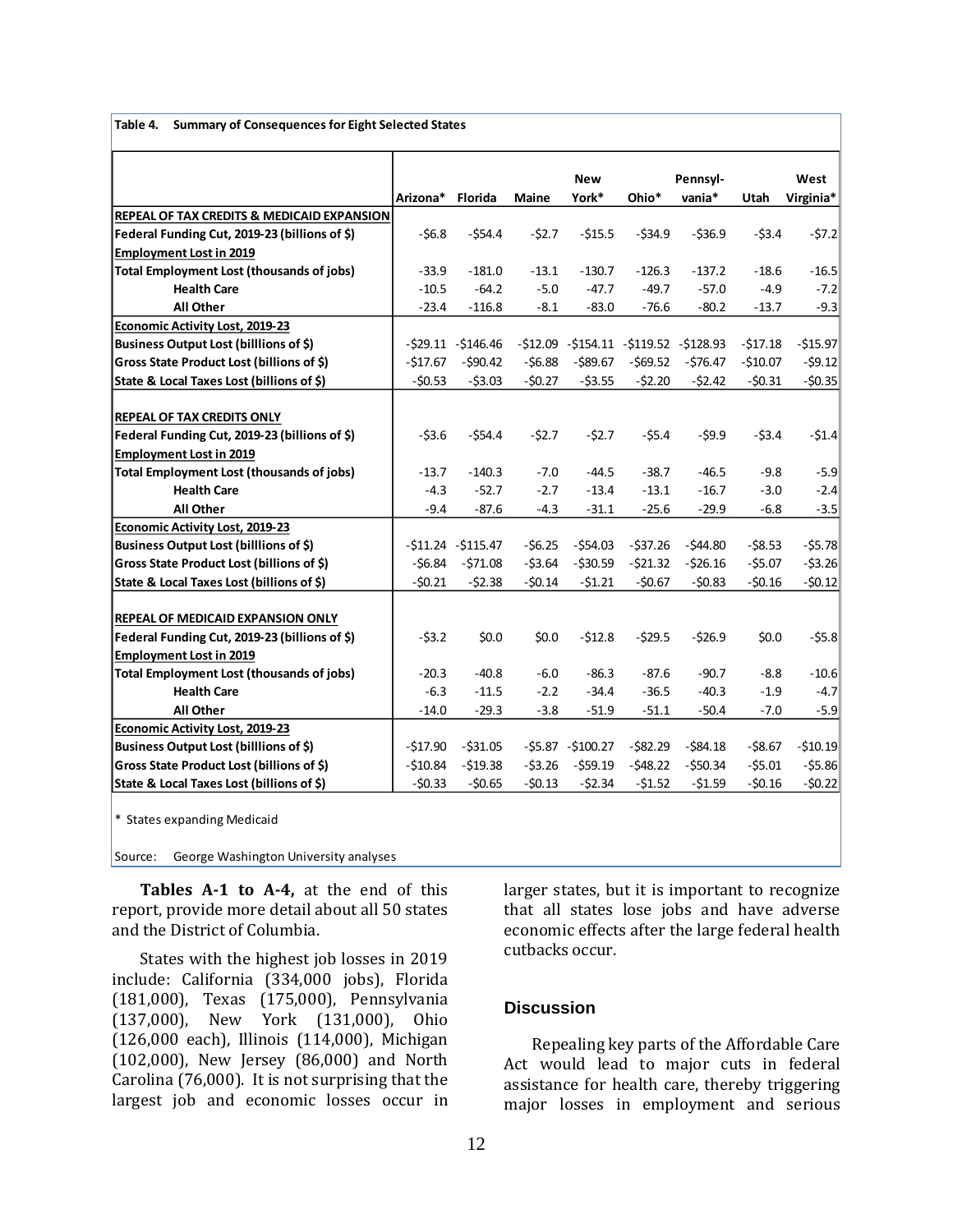economic distress in all states. These losses will affect not only hospitals, clinics and patients, but will have more widespread repercussions through most sectors of the states' economies. This analysis finds that:

- 2.6 million jobs could be lost across the nation in 2019 and rise to almost 3 million by 2021. About one-third of the jobs lost are in health care, such as doctors, nurses, pharmacists, medical aides and healthcare technicians, but the remainder is in other sectors that sell services to health providers or to other downstream businesses and workers, including the construction and real estate, retail trade, and finance and insurance. Almost all the jobs lost are in the private sector.
- The size of states' economies (as measured by gross state products) could shrink by almost \$1.5 trillion over five years (2019-23).
- Total business output could dwindle by \$2.6 trillion over five years.
- State and local governments could lose \$48 billion in tax revenues over five years.
- The employment and economic losses would be widespread, affecting every state and multiple sectors of their economies. Because economic activity flows across state lines, even states that did not expand Medicaid would lose jobs and experience economic losses if Medicaid expansions are cancelled.

These findings are particularly noteworthy in light of common (debunked) claims that Obamacare has been a "job killer."<sup>25</sup> Evidence has shown that job growth has been robust since the ACA was implemented and the U.S. economy has had a major recovery since the Great Recession of 2008 to 2010.26 In fact, this analysis indicates that repealing key parts of Obamacare could lead to major job loss and economic distress across the states.

The economic hardships for states and for health care providers will be particularly serious. States and localities will lose revenues at the same time millions of their residents could lose their health insurance, increasing the need to assist residents in obtaining care and health care providers in offsetting uncompensated care costs. The hospital sector is likely to see major losses, and states and localities likely will want to do what they can to keep all facilities open where possible, given limited budgets. Safety net health facilities, such as hospitals and community health centers, could be particularly affected because they serve a disproportionate share of uninsured and Medicaid patients. An Urban Institute analysis found that uncompensated care demands would rise greatly.27 Recent analyses demonstrated that Medicaid expansions were associated with lower uncompensated hospital burdens and with increased capacity at nonprofit community health centers. <sup>28</sup> <sup>29</sup>

Some may argue that other future policy changes, such as tax policy changes or investments in infrastructure, would lead to gains that offset the employment and economic losses identified in this study. The goal of this study is to identify the specific effects of repealing these elements of health reform, not to speculate on the aggregate effect of other uncertain policy changes. For example, the Trump campaign proposed a number of tax changes, but analyses indicated they would greatly increase the federal deficit and be tilted towards those with very high incomes. These outcomes conflict with other campaign claims, suggesting that the tax changes would have to be drastically altered. <sup>30</sup> It is not yet clear what tax policy changes will be under serious consideration in 2017.

Let us assume that a hypothetical infrastructure investment policy could increase employment by 1 million. This does not negate the finding that ACA repeal reduces jobs by 2.6 million; the other job growth is caused by a different policy. Had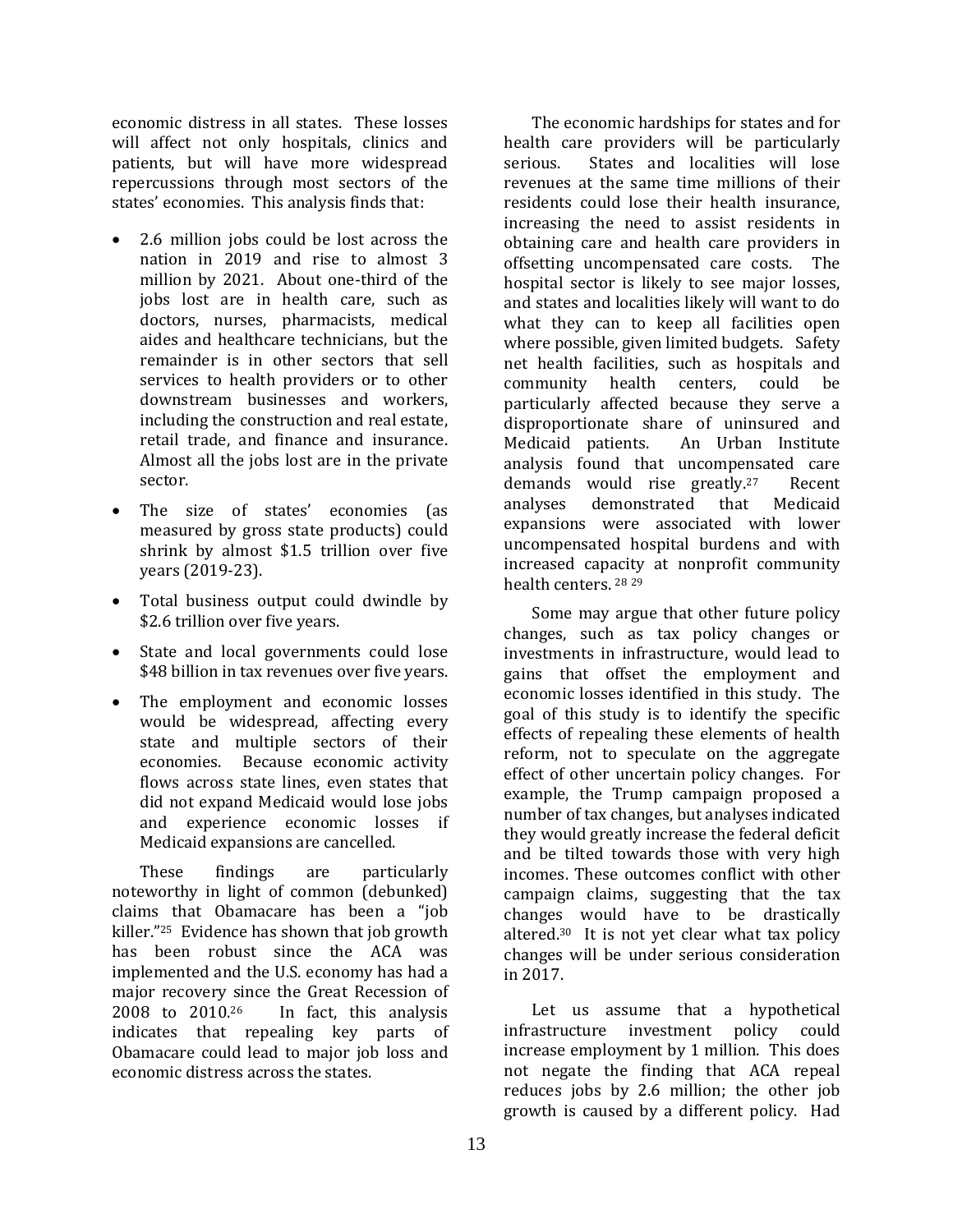this hypothetical infrastructure policy gone into effect in the absence of changes to the ACA, net employment could have grown by one million, rather than having a net 1.6 million loss that might occur if both types of policies are adopted. Moreover, different types of policies are likely to have very different distributions of losses or gains effects across sectors (e.g., healthcare vs. construction) and across states. This paper analyzes the potential consequences associated with a partial repeal of the ACA, similar to the policies contained in H.R. 3762, which President Obama vetoed. Losses could be smaller if tax credits and Medicaid expansions are not fully repealed or if effective replacement policies that include substantial levels of federal support are developed.

In a post-repeal environment, a key question is what type of policies might replace the premium tax credits. For example, the Trump campaign platform recommended allowing full tax deductibility of health insurance premiums.31 Analyses by the RAND Corporation indicated this would substantially increase federal costs, but have a very limited effect on insurance coverage. 32 The level of a family's tax deductions are based on its marginal tax rate, which is higher for those with greater incomes and zero for those with the lowest incomes.

Thus, strategies based on tax deductions primarily help those with higher incomes, who already have very high rates of insurance coverage and access to care, but do little to help to those with lower incomes, who have more serious constraints affording health insurance and health care services. Such a strategy would also provide fewer additional federal resources, reducing the stimulative effects on employment and state economies. ACA policies are targeted to low and moderate income families. To the extent that federal subsidies help them save money, they are likely to use those savings to purchase other basic needs like food, housing or transportation, which help stimulate local are more likely to lead to higher savings, which are less stimulative in nature. Many Republicans have promoted greater

economies and employment. In contrast, policies focused on those with higher incomes

use of Health Savings Accounts (HSAs) that link high deductible health insurance to the use of tax-deferred HSAs that could be used to cover out-of-pocket health costs. As noted above, tax deductibility is of little help to those with low or middle incomes who have zero or low marginal tax rates; HSAs primarily benefit those with higher incomes and/or excellent health. Moreover, those with limited incomes are unlikely to have much disposable income that could be deposited in HSAs anyway. The high deductibles necessitated by HSAs could create serious barriers to consumers' ability to access healthcare. 33

With respect to Medicaid expansion policies, other questions arise. First, some states that have not yet expanded Medicaid might be more interested in these options under a Republican administration, if they believe revised federal policies would permit greater flexibility for Section 1115 waiver programs that let them modify the structure of expansions. Would they be permitted to expand Medicaid during a transition period and how would state waiver proposals be assessed by incoming federal officials?

Second, would federal expansion funding continue to be available to states after repeal goes into effect? House Speaker Ryan and others have proposed converting Medicaid into a block grant of some type that would provide more fixed levels of federal funding in lieu of Medicaid's current entitlement status.34 Presumably states' federal block grant funding levels would be based on federal payments in some baseline period. Would federal expansion funds be included in state baselines for block grants, so that the funds continue to be available for future Medicaid services? Such an approach could limit some of the economic damage, but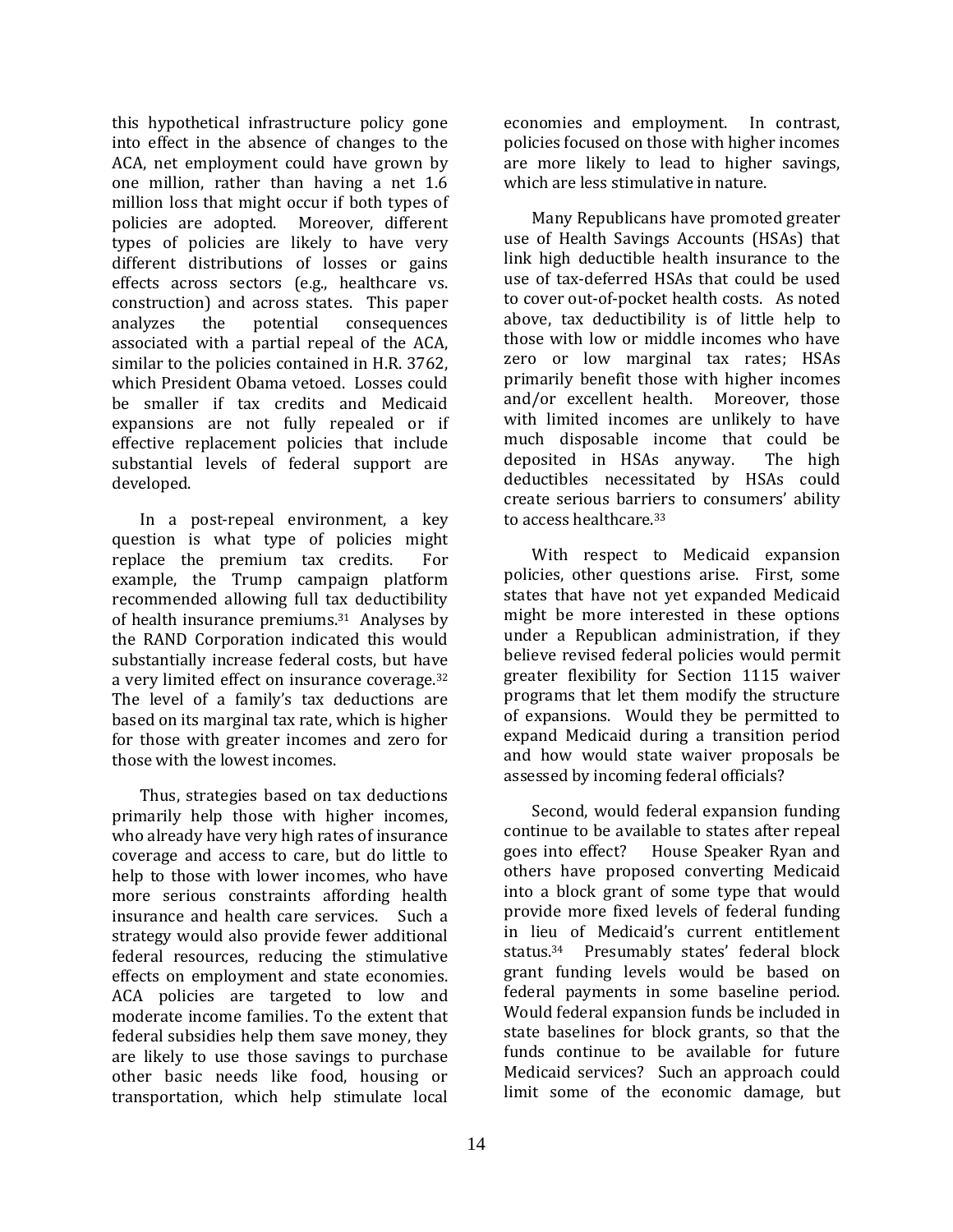current plans in Congress are not clear. Moreover, if federal funding under a block grant is ultimately more limited in the future, the positive economic effects of Medicaid expansions could be more than offset by other limitations imposed by a block grant.

A final concern is that, even if repeal is passed in early 2017, it could be a long time before replacement policies are developed. While there is a strong desire to rapidly repeal Obamacare, no strong consensus exists on how it should be replaced. Discussion and debate about what should be in a replacement package (and how to finance it) could be very difficult, stretching months or even years. It is possible that a prolonged period of uncertainty would be harmful in and of itself. For example, the American Academy of Actuaries warned that uncertainty that could be caused by an immediate repeal bill without clear replacements could create havoc, causing serious disruptions in the health insurance market for both insurers and health care providers.35 This is consistent with broader economic and business research findings that uncertainty about future policies can hamper businesses trying to plan for the future, leading to delays in investment and planning decisions and contributing to economic downturns.<sup>36</sup> <sup>37</sup>

**Conclusion.** Recent analyses have indicated that repealing Obamacare could greatly roughly double the number of uninsured Americans, making it harder for them to afford health care services, increase uncompensated care and reduce funding for hospitals.<sup>38</sup> <sup>39</sup> This analysis demonstrates that the consequences could extend well beyond the health care system and trigger major reductions in employment and substantial losses in state economic activity and state and local revenues. Repercussions would reverberate across all the states and most sectors of the economy.

**Note:** An abbreviated version of this report has been released by the Commonwealth Fund and is available at:

[http://www.commonwealthfund.org/Publica](http://www.commonwealthfund.org/Publications/Issue-Briefs/2017/Jan/Repealing-Federal-Health-Reform) [tions/Issue-Briefs/2017/Jan/Repealing-](http://www.commonwealthfund.org/Publications/Issue-Briefs/2017/Jan/Repealing-Federal-Health-Reform)[Federal-Health-Reform](http://www.commonwealthfund.org/Publications/Issue-Briefs/2017/Jan/Repealing-Federal-Health-Reform)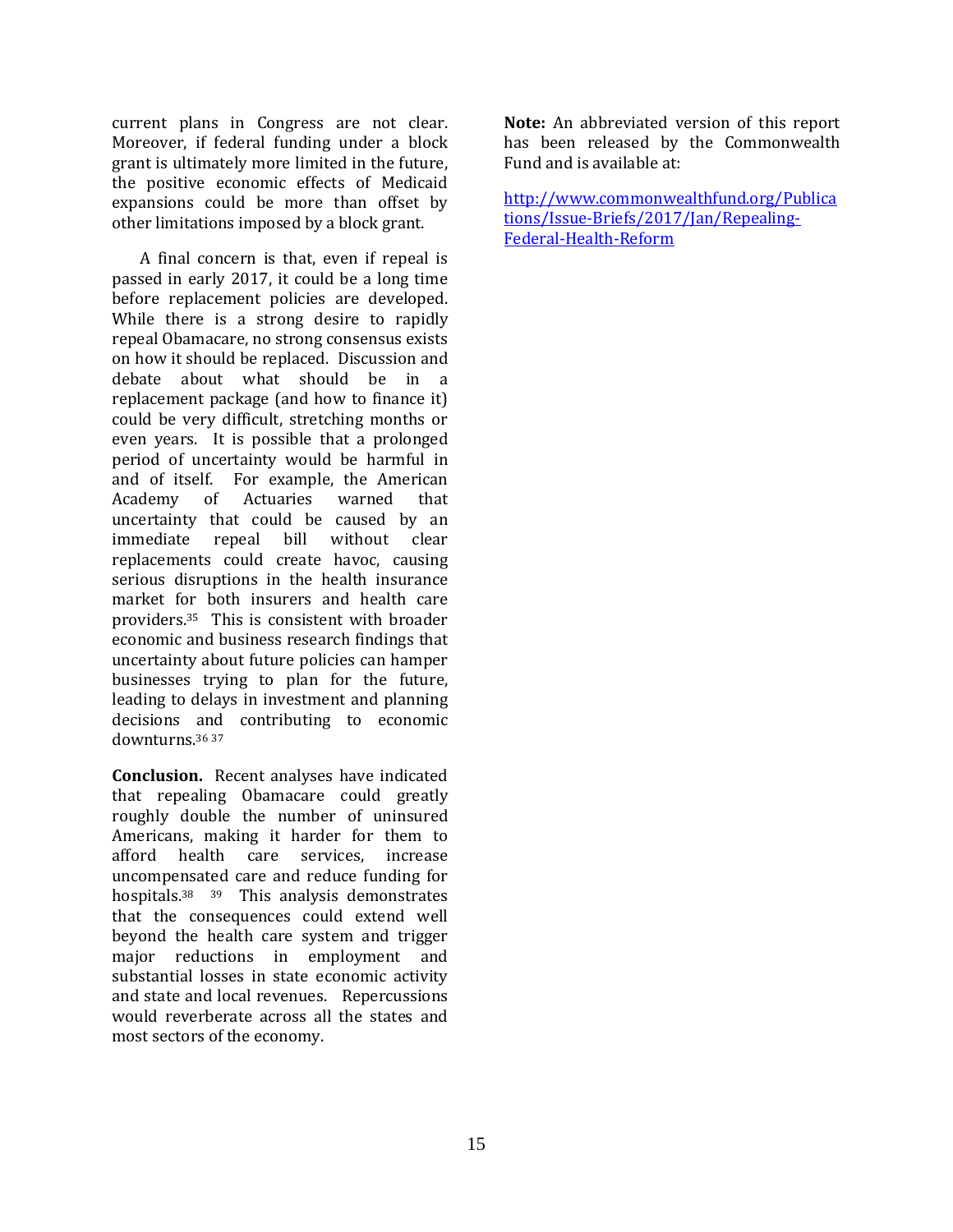#### **Appendix: Additional Information about Sources of Data and Methods**

- State-level premium tax credits were estimated based on the number of people who received advanced premium tax credits in Health Insurance Exchanges and the average monthly value of tax credits for each state as reported by the Centers for Medicare and Medicaid Services (CMS).<sup>40</sup> These estimates were projected forward to future calendar years based on the Congressional Budget Office (CBO) baseline estimates of the value of federal premium tax credits. 41
- Federal funding for Medicaid expansions was based on preliminary estimates of federal Medicaid expenditures for newly eligible "Group VIII" enrollees for Quarters 3 and 4 of Fiscal Year 2015 and Quarters 1 and 2 of Fiscal Year 2016, with additional estimates of federal expenditures for early expansion nonpregnant childless adults.42 Expenditure data for three states that only recently implemented expansions (Alaska, Louisiana and Montana) were not yet available from these sources. Data for Alaska was based on a data available on a state website.<sup>43</sup> Data for Louisiana and Montana were based on estimates of expected federal expenditures for Fiscal Year 2017 as reported in their State Plan Amendments filed with CMS. **These** were also projected forward to future years based on the CBO baseline estimate of federal expenditures for Medicaid expansions, adjusted to account for changing federal matching rates for Medicaid expansions under the ACA.
- The state-level estimates of federal expenditures were partitioned into

estimates for hospital expenditures (inpatient, outpatient and emergency), ambulatory health services, pharmaceuticals and long-term care services, based on regional estimates of expenditures for Medicaid and private insurance beneficiaries based on regional analysis using the 2014 Medical Expenditure Panel Survey. For the premium tax credits, a fifth sector, insurance overhead, was added because insurance on all Health Insurance Marketplaces is offered by private carriers.

- Estimates of changes in hospital, ambulatory care, long-term care and insurance funding are modeled in PI+ as exogenous increases in the demand for services, while pharmaceutical funding is included as changes in consumer spending. Models were run that included elimination of premium tax credits and Medicaid expansions both alone and together.
- Our analyses do not include any potential state compensatory reactions. For example, if federal Medicaid expansions are cancelled, a state might use its own funding to support some or all of the expansion. Or a state might create state tax credits in lieu of federal tax credits to support insurance purchases in health insurance marketplaces. But given the extremely large size of federal subsidies in the ACA, it seems unlikely that states would be able to substitute state funds for much, if any, of the federal funds lost. Moreover, given that states have balanced budget requirements, such actions would shift state funds from some other function to support these purposes that were previously federal responsibilities.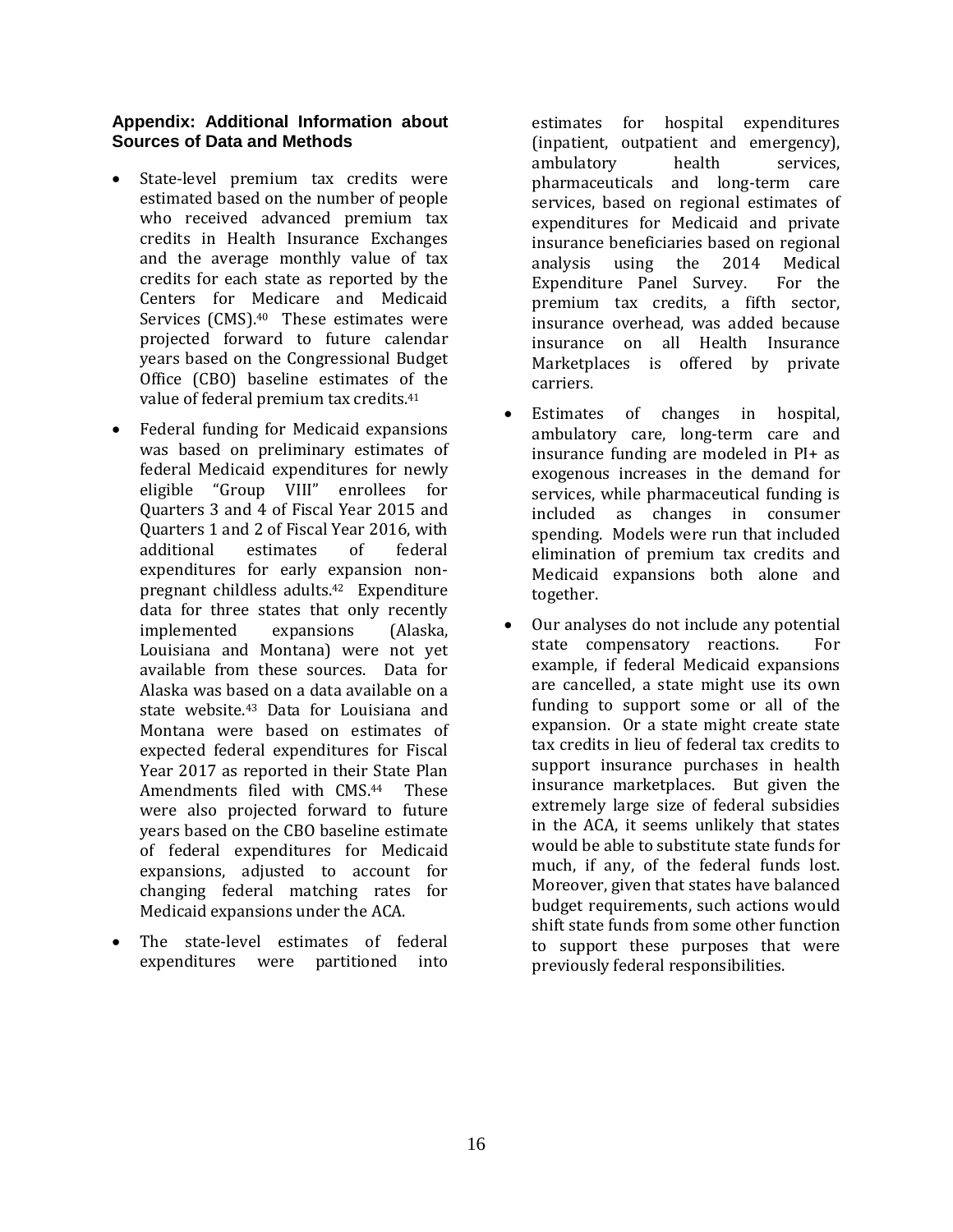

 Figure 2 illustrates the models and linkages used in PI+, version 2.0. More information about the model and data sources used is available at REMI's website.45 The economic, demographic and employment data come from a variety of sources, especially data from the Bureau of Economic Analysis.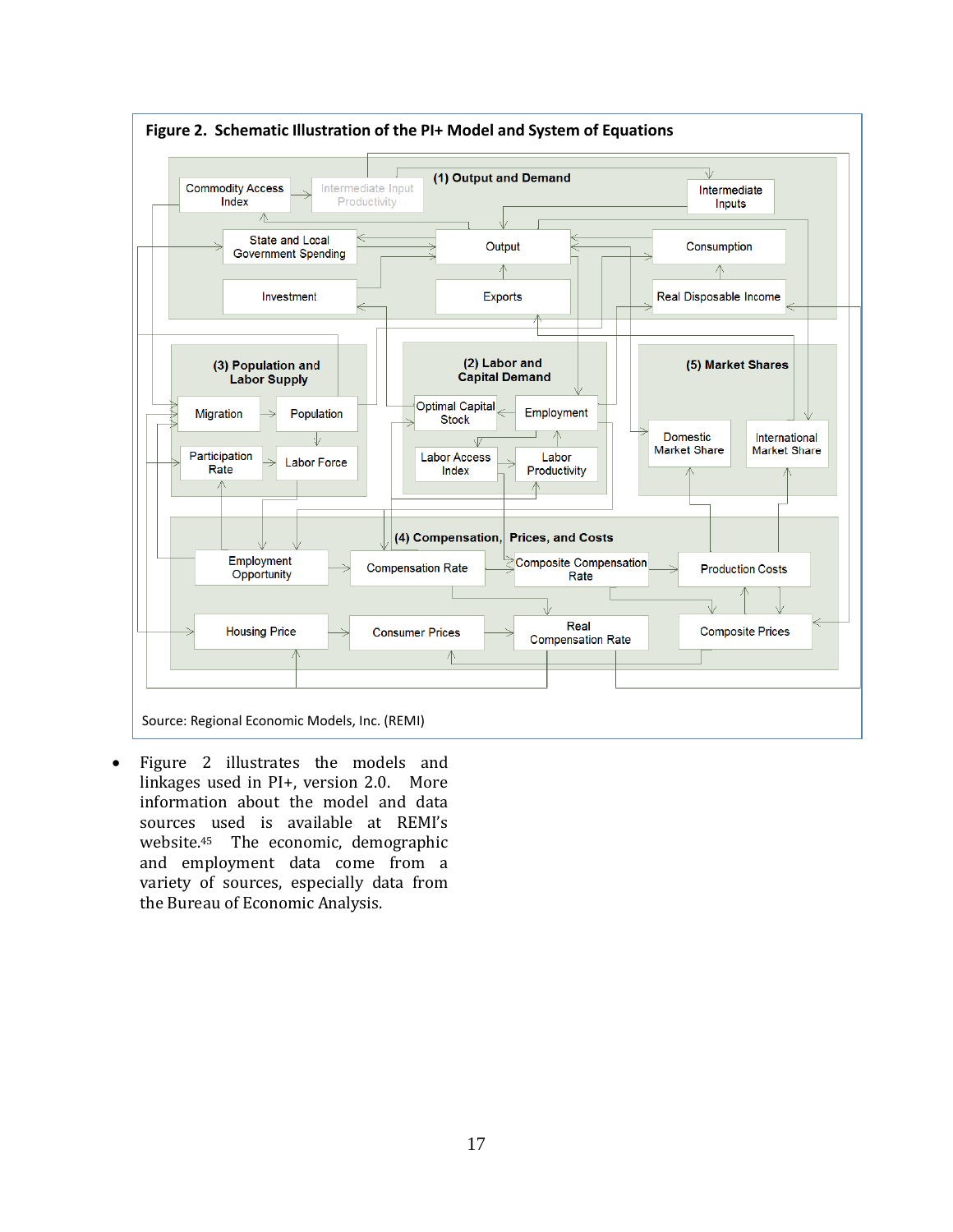|                         |                     | <b>Private Employment</b> |                  |                     |                  |                  |                   |
|-------------------------|---------------------|---------------------------|------------------|---------------------|------------------|------------------|-------------------|
|                         | <b>Total</b>        |                           | Construction     |                     | Finance /        | All Other        | <b>Public</b>     |
|                         | Employment          | <b>Health Care</b>        | / Real Estate    | <b>Retail Trade</b> | Insurance        | Private          | <b>Employment</b> |
| Alabama                 | $-28.2$             | $-8.8$                    | $-3.3$           | $-2.8$              | $-1.8$           | $-10.6$          | $-0.8$            |
| Alaska                  | $-5.3$              | $-2.1$                    | $-0.5$           | $-0.5$              | $-0.2$           | $-1.8$           | $-0.2$            |
| Arizona                 | $-33.9$             | $-10.5$                   | $-4.2$           | $-3.4$              | $-2.7$           | $-12.5$          | $-0.7$            |
| Arkansas                | $-27.6$             | $-9.5$                    | $-3.0$           | $-3.4$              | $-1.1$           | $-9.6$           | $-1.0$            |
| California<br>Colorado  | $-333.6$            | $-121.3$                  | $-35.2$          | $-34.6$             | $-16.4$          | $-118.6$         | $-7.5$            |
|                         | $-39.0$             | $-11.6$                   | $-5.6$           | $-3.9$              | $-2.6$           | $-14.5$          | $-0.9$            |
| Connecticut<br>Delaware | $-35.9$             | $-14.2$                   | $-3.9$           | $-3.3$              | $-3.1$           | $-10.6$          | $-0.8$            |
| Dist. Columbia          | $-9.0$<br>$-8.2$    | $-3.4$<br>$-3.4$          | $-1.1$<br>$-0.5$ | $-0.9$<br>$-0.3$    | $-0.8$<br>$-0.3$ | $-2.7$<br>$-3.6$ | $-0.2$<br>$-0.1$  |
| Florida                 |                     | $-64.2$                   | $-21.4$          | $-17.9$             | $-13.4$          | $-60.2$          | $-3.9$            |
| Georgia                 | $-181.0$<br>$-71.5$ | $-21.4$                   | $-8.3$           | $-6.9$              | $-5.0$           | $-28.1$          | $-1.7$            |
| Hawaii                  | $-7.4$              | $-2.6$                    | $-0.9$           | $-0.9$              | $-0.3$           | $-2.6$           | $-0.1$            |
| Idaho                   | $-11.5$             | $-3.8$                    | $-1.6$           | $-1.2$              | $-0.6$           | $-3.9$           | $-0.3$            |
| <b>Illinois</b>         | $-114.3$            | $-39.3$                   | $-10.9$          | $-11.2$             | $-7.9$           | $-42.5$          | $-2.6$            |
| Indiana                 | $-55.4$             | $-19.1$                   | $-6.2$           | $-6.0$              | $-2.8$           | $-20.0$          | $-1.4$            |
| lowa                    | $-25.8$             | $-8.2$                    | $-3.1$           | $-3.2$              | $-2.2$           | $-8.4$           | $-0.8$            |
| Kansas                  | $-18.8$             | $-5.8$                    | $-2.0$           | $-1.7$              | $-1.6$           | $-7.1$           | $-0.5$            |
| Kentucky                | $-44.5$             | $-17.1$                   | $-4.6$           | $-6.0$              | $-2.0$           | $-13.5$          | $-1.4$            |
| Louisiana               | $-36.8$             | $-11.9$                   | $-5.2$           | $-3.7$              | $-1.9$           | $-13.2$          | $-1.0$            |
| <b>Maine</b>            | $-13.1$             | $-5.0$                    | $-1.7$           | $-1.4$              | $-0.6$           | $-4.0$           | $-0.4$            |
| Maryland                | $-52.0$             | $-20.0$                   | $-6.6$           | $-5.0$              | $-2.5$           | $-16.7$          | $-1.2$            |
| <b>Massachusetts</b>    | $-56.9$             | $-20.0$                   | $-6.5$           | $-4.1$              | $-3.9$           | $-21.2$          | $-1.1$            |
| Michigan                | $-101.5$            | $-40.2$                   | $-9.8$           | $-11.3$             | $-4.5$           | $-33.2$          | $-2.5$            |
| Minnesota               | $-52.9$             | $-18.8$                   | $-5.5$           | $-5.6$              | $-3.5$           | $-18.1$          | $-1.4$            |
| Mississippi             | $-16.4$             | $-5.1$                    | $-1.9$           | $-1.7$              | $-0.9$           | $-6.3$           | $-0.6$            |
| Missouri                | $-46.1$             | $-15.4$                   | $-5.3$           | $-4.8$              | $-3.3$           | $-16.2$          | $-1.2$            |
| Montana                 | $-8.2$              | $-3.0$                    | $-1.2$           | $-0.8$              | $-0.4$           | $-2.6$           | $-0.3$            |
| Nebraska                | $-14.3$             | $-4.4$                    | $-1.7$           | $-1.5$              | $-1.4$           | $-4.9$           | $-0.4$            |
| Nevada                  | $-22.1$             | $-6.3$                    | $-2.7$           | $-2.6$              | $-1.2$           | $-8.9$           | $-0.4$            |
| <b>New Hampshire</b>    | $-13.4$             | $-4.5$                    | $-1.8$           | $-1.6$              | $-0.8$           | $-4.4$           | $-0.3$            |
| New Jersey              | $-86.4$             | $-33.5$                   | -8.9             | $-8.6$              | $-5.1$           | $-28.1$          | $-2.2$            |
| New Mexico              | $-18.8$             | $-7.8$                    | $-1.9$           | $-2.4$              | $-0.6$           | $-5.3$           | $-0.8$            |
| <b>New York</b>         | $-130.7$            | $-47.7$                   | $-11.8$          | $-9.3$              | $-11.1$          | $-47.8$          | $-3.0$            |
| North Carolina          | $-76.2$             | $-26.1$                   | $-9.0$           | $-7.9$              | $-4.6$           | $-26.4$          | $-2.2$            |
| <b>North Dakota</b>     | $-8.2$              | $-2.4$                    | $-1.2$           | $-0.8$              | $-0.5$           | $-3.0$           | $-0.2$            |
| Ohio                    | $-126.3$            | $-49.7$                   | $-12.5$          | $-13.3$             | -6.6             | $-40.9$          | $-3.3$            |
| Oklahoma                | $-22.8$             | $-6.9$                    | $-2.7$           | $-2.1$              | $-1.5$           | $-9.0$           | $-0.7$            |
| Oregon                  | $-45.3$             | $-18.1$                   | $-4.6$           | $-5.5$              | $-1.8$           | $-14.0$          | $-1.3$            |
| Pennsylvania            | $-137.2$            | $-57.0$                   | $-13.8$          | $-13.1$             | $-7.4$           | $-42.9$          | $-3.0$            |
| Rhode Island            | $-12.1$             | $-5.4$                    | $-1.2$           | $-1.1$              | $-0.6$           | $-3.5$           | $-0.3$            |
| South Carolina          | $-28.5$             | $-8.2$                    | $-3.3$           | $-3.1$              | $-2.0$           | $-11.1$          | $-0.8$            |
| South Dakota            | $-7.4$              | $-2.6$                    | $-0.9$           | $-0.8$              | $-0.6$           | $-2.2$           | $-0.2$            |
| Tennessee               | $-57.0$             | $-17.0$                   | $-7.2$           | $-5.9$              | $-3.3$           | $-22.0$          | $-1.5$            |
| Texas                   | $-174.7$            | $-48.3$                   | $-24.9$          | $-15.8$             | $-13.2$          | $-68.9$          | $-3.6$            |
| Utah                    | $-18.6$             | $-4.9$                    | $-2.6$           | $-2.0$              | $-1.5$           | $-7.2$           | $-0.4$            |
| Vermont                 | $-5.7$              | $-2.1$                    | $-0.7$           | $-0.6$              | $-0.2$           | $-1.9$           | $-0.2$            |
| Virginia                | $-51.6$             | $-15.8$                   | $-6.6$           | $-4.6$              | $-3.2$           | $-20.3$          | $-1.1$            |
| Washington              | $-40.9$             | $-14.5$                   | -4.9             | $-4.5$              | $-2.0$           | $-14.1$          | $-0.9$            |
| West Virginia           | $-16.5$             | $-7.2$                    | $-1.6$           | $-2.0$              | $-0.5$           | $-4.6$           | $-0.6$            |
| Wisconsin               | $-45.7$             | $-14.7$                   | $-4.8$           | $-4.8$              | $-3.4$           | $-16.8$          | $-1.2$            |
| Wyoming                 | $-3.6$              | $-0.8$                    | $-0.6$           | $-0.3$              | $-0.2$           | $-1.6$           | $-0.1$            |

**Table A-1. Jobs Lost by State Due to Repeal of Tax Credits and Medicaid Expansions in 2019 (Thousands of Jobs)**

٦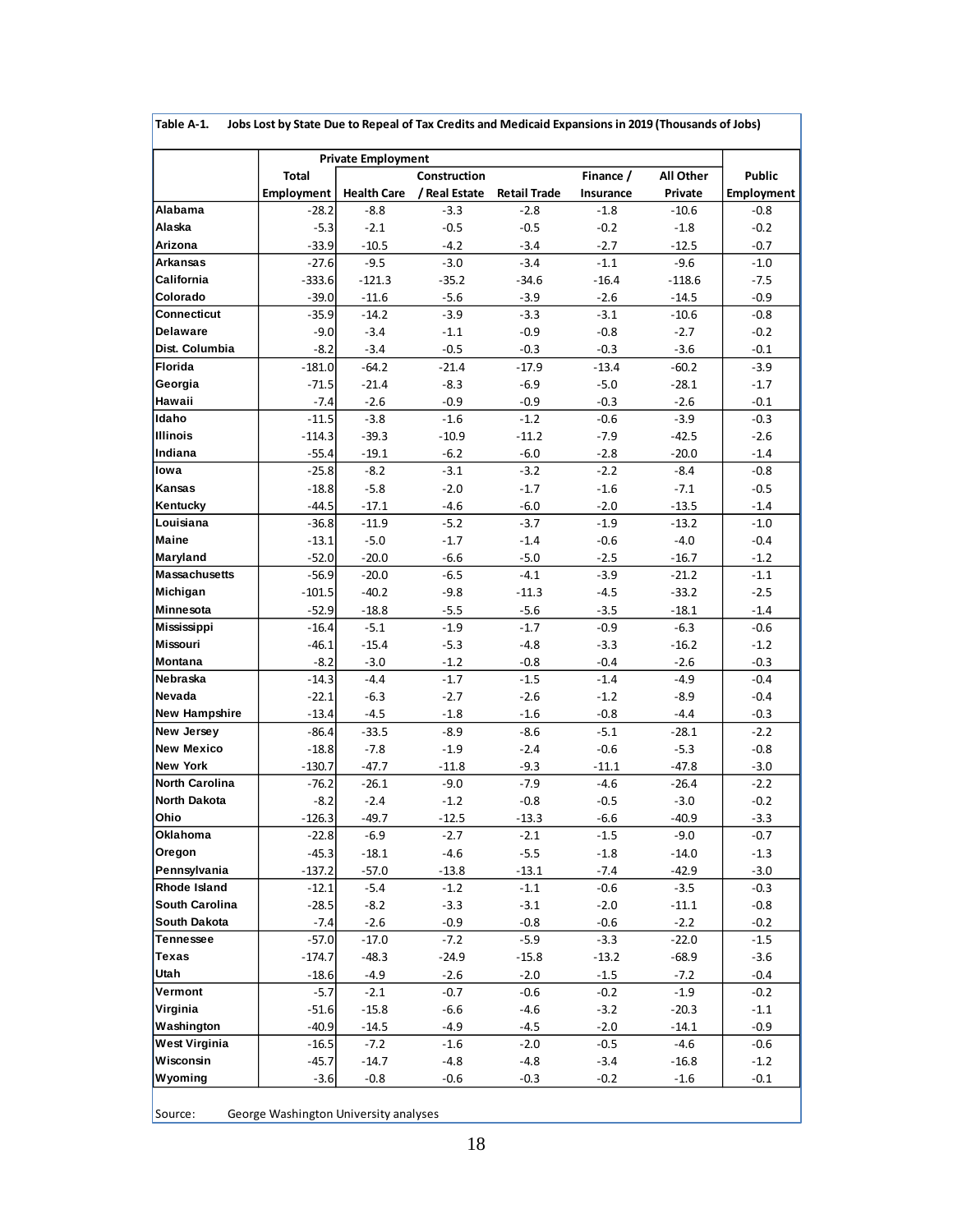| Alabama<br>Alaska<br>Arizona<br>Arkansas<br>California<br>Colorado<br>Connecticut<br>Delaware<br>Dist. Columbia<br>Florida<br>Georgia<br>Hawaii<br>Idaho<br><b>Illinois</b><br>Indiana<br>lowa<br>Kansas<br>Kentucky<br>Louisiana<br><b>Maine</b><br>Maryland<br><b>Massachusetts</b><br>Michigan<br>Minnesota<br>Mississippi<br>Missouri<br>Montana<br>Nebraska | <b>Total</b><br><b>Employment</b><br>$-17.0$<br>$-2.3$<br>$-13.7$<br>$-8.6$<br>$-93.8$<br>$-11.3$<br>$-12.3$ | <b>Private Employment</b><br><b>Health Care</b><br>$-5.6$<br>$-1.0$<br>$-4.3$<br>$-3.0$<br>$-31.8$<br>$-2.8$ | Construction<br>/ Real Estate<br>$-2.0$<br>$-0.2$<br>$-1.6$<br>$-0.9$ | <b>Retail Trade</b><br>$-1.9$<br>$-0.2$ | Finance /<br>Insurance<br>$-1.2$ | All Other<br>Private | Public            |
|------------------------------------------------------------------------------------------------------------------------------------------------------------------------------------------------------------------------------------------------------------------------------------------------------------------------------------------------------------------|--------------------------------------------------------------------------------------------------------------|--------------------------------------------------------------------------------------------------------------|-----------------------------------------------------------------------|-----------------------------------------|----------------------------------|----------------------|-------------------|
|                                                                                                                                                                                                                                                                                                                                                                  |                                                                                                              |                                                                                                              |                                                                       |                                         |                                  |                      |                   |
|                                                                                                                                                                                                                                                                                                                                                                  |                                                                                                              |                                                                                                              |                                                                       |                                         |                                  |                      |                   |
|                                                                                                                                                                                                                                                                                                                                                                  |                                                                                                              |                                                                                                              |                                                                       |                                         |                                  |                      | <b>Employment</b> |
|                                                                                                                                                                                                                                                                                                                                                                  |                                                                                                              |                                                                                                              |                                                                       |                                         |                                  | $-5.8$               | $-0.5$            |
|                                                                                                                                                                                                                                                                                                                                                                  |                                                                                                              |                                                                                                              |                                                                       |                                         | $-0.1$                           | $-0.7$               | $-0.1$            |
|                                                                                                                                                                                                                                                                                                                                                                  |                                                                                                              |                                                                                                              |                                                                       | $-1.3$                                  | $-1.3$                           | $-4.9$               | $-0.3$            |
|                                                                                                                                                                                                                                                                                                                                                                  |                                                                                                              |                                                                                                              |                                                                       | $-0.8$                                  | $-0.6$                           | $-3.0$               | $-0.3$            |
|                                                                                                                                                                                                                                                                                                                                                                  |                                                                                                              |                                                                                                              | $-9.8$                                                                | $-8.4$                                  | $-7.0$                           | $-35.1$              | $-1.8$            |
|                                                                                                                                                                                                                                                                                                                                                                  |                                                                                                              |                                                                                                              | $-1.7$                                                                | $-0.9$                                  | $-1.1$                           | $-4.6$               | $-0.2$            |
|                                                                                                                                                                                                                                                                                                                                                                  |                                                                                                              | $-3.9$                                                                                                       | $-1.4$                                                                | $-1.2$                                  | $-1.6$                           | $-4.0$               | $-0.3$            |
|                                                                                                                                                                                                                                                                                                                                                                  | $-3.5$                                                                                                       | $-1.2$                                                                                                       | $-0.4$                                                                | $-0.4$                                  | $-0.4$                           | $-1.0$               | $-0.1$            |
|                                                                                                                                                                                                                                                                                                                                                                  | $-2.7$                                                                                                       | $-0.9$                                                                                                       | $-0.2$                                                                | $-0.1$                                  | $-0.1$                           | $-1.4$               | 0.0               |
|                                                                                                                                                                                                                                                                                                                                                                  | $-140.3$                                                                                                     | $-52.7$                                                                                                      | $-16.4$                                                               | $-14.3$                                 | $-10.6$                          | -42.8                | $-3.4$            |
|                                                                                                                                                                                                                                                                                                                                                                  | $-46.9$                                                                                                      | $-15.3$                                                                                                      | $-5.4$                                                                | $-4.9$                                  | $-3.6$                           | $-16.6$              | $-1.3$            |
|                                                                                                                                                                                                                                                                                                                                                                  | $-0.9$                                                                                                       | $-0.2$                                                                                                       | $-0.1$                                                                | $-0.1$                                  | $-0.1$                           | $-0.5$               | 0.0               |
|                                                                                                                                                                                                                                                                                                                                                                  | $-5.3$                                                                                                       | $-2.1$                                                                                                       | $-0.6$                                                                | $-0.6$                                  | $-0.4$                           | $-1.5$               | $-0.2$            |
|                                                                                                                                                                                                                                                                                                                                                                  | $-39.8$                                                                                                      | $-11.7$                                                                                                      | $-3.9$                                                                | $-3.6$                                  | $-3.9$                           | $-15.9$              | $-0.9$            |
|                                                                                                                                                                                                                                                                                                                                                                  | $-21.2$                                                                                                      | $-6.7$                                                                                                       | $-2.3$                                                                | $-2.2$                                  | $-1.5$                           | $-7.9$               | $-0.5$            |
|                                                                                                                                                                                                                                                                                                                                                                  | $-9.7$                                                                                                       | $-2.6$                                                                                                       | $-1.2$                                                                | $\textbf{-1.0}$                         | $-1.2$                           | $-3.3$               | $-0.3$            |
|                                                                                                                                                                                                                                                                                                                                                                  | $-9.9$                                                                                                       | $-3.1$                                                                                                       | $-1.1$                                                                | $-1.0$                                  | $-1.0$                           | $-3.4$               | $-0.3$            |
|                                                                                                                                                                                                                                                                                                                                                                  | $-13.2$                                                                                                      | $-4.4$                                                                                                       | $-1.4$                                                                | $-1.2$                                  | $-1.0$                           | $-4.8$               | $-0.4$            |
|                                                                                                                                                                                                                                                                                                                                                                  | $-22.8$                                                                                                      | $-8.0$                                                                                                       | $-2.9$                                                                | $-2.6$                                  | $-1.3$                           | $-7.3$               | $-0.7$            |
|                                                                                                                                                                                                                                                                                                                                                                  | $-7.0$                                                                                                       | $-2.7$                                                                                                       | $-0.9$                                                                | $-0.9$                                  | $-0.4$                           | $-2.0$               | $-0.2$            |
|                                                                                                                                                                                                                                                                                                                                                                  | $-17.2$                                                                                                      | $-5.8$                                                                                                       | $-2.3$                                                                | $-1.4$                                  | $-1.2$                           | $-6.2$               | $-0.4$            |
|                                                                                                                                                                                                                                                                                                                                                                  | $-24.9$                                                                                                      | $-8.3$                                                                                                       | $-2.9$                                                                | $-2.0$                                  | $-2.0$                           | $-9.2$               | $-0.5$            |
|                                                                                                                                                                                                                                                                                                                                                                  | $-32.2$                                                                                                      | $-11.4$                                                                                                      | $-3.2$                                                                | $-3.3$                                  | $-2.1$                           | $-11.5$              | $-0.7$            |
|                                                                                                                                                                                                                                                                                                                                                                  | $-15.8$                                                                                                      | $-4.5$                                                                                                       | $-1.7$                                                                | $-1.3$                                  | $-1.7$                           | $-6.2$               | $-0.4$            |
|                                                                                                                                                                                                                                                                                                                                                                  | $-9.0$                                                                                                       | $-2.9$                                                                                                       | $-1.0$                                                                | $-1.0$                                  | $-0.6$                           | $-3.2$               | $-0.3$            |
|                                                                                                                                                                                                                                                                                                                                                                  | $-25.5$                                                                                                      | $-8.8$                                                                                                       | $-2.8$                                                                | $-3.0$                                  | $-2.0$                           | $-8.1$               | $-0.7$            |
|                                                                                                                                                                                                                                                                                                                                                                  | $-3.6$                                                                                                       | $-1.4$                                                                                                       | $-0.5$                                                                | $-0.4$                                  | $-0.2$                           | $-1.1$               | $-0.1$            |
|                                                                                                                                                                                                                                                                                                                                                                  | $-7.5$                                                                                                       | $-2.3$                                                                                                       | $-0.8$                                                                | $-0.9$                                  | $-0.9$                           | $-2.4$               | $-0.2$            |
| Nevada                                                                                                                                                                                                                                                                                                                                                           | $-6.3$                                                                                                       | $-1.6$                                                                                                       | $-0.8$                                                                | $-0.6$                                  | $-0.5$                           | $-2.7$               | $-0.1$            |
| New Hampshire                                                                                                                                                                                                                                                                                                                                                    | $-5.1$                                                                                                       | $-1.5$                                                                                                       | $-0.7$                                                                | $-0.6$                                  | $-0.4$                           | $-1.8$               | $-0.1$            |
| New Jersey                                                                                                                                                                                                                                                                                                                                                       | $-28.0$                                                                                                      | $-8.9$                                                                                                       | $-3.0$                                                                | $-2.8$                                  | $-2.5$                           | $-10.1$              | $-0.7$            |
| <b>New Mexico</b>                                                                                                                                                                                                                                                                                                                                                | $-3.8$                                                                                                       | $-1.3$                                                                                                       | $-0.4$                                                                | $-0.3$                                  | $-0.2$                           | $-1.4$               | $-0.1$            |
| <b>New York</b>                                                                                                                                                                                                                                                                                                                                                  | $-44.5$                                                                                                      | $-13.4$                                                                                                      | $-4.1$                                                                | $-3.1$                                  | $-5.1$                           | $-17.8$              | $-1.0$            |
| North Carolina                                                                                                                                                                                                                                                                                                                                                   | $-50.7$                                                                                                      | $-18.8$                                                                                                      | $-5.8$                                                                | $-5.9$                                  | $-3.2$                           | $-15.4$              | $-1.6$            |
| North Dakota                                                                                                                                                                                                                                                                                                                                                     | $-3.0$                                                                                                       | $-0.9$                                                                                                       | $-0.4$                                                                | $-0.3$                                  | $-0.2$                           | $-1.1$               | $-0.1$            |
| Ohio                                                                                                                                                                                                                                                                                                                                                             | $-38.7$                                                                                                      | $-13.1$                                                                                                      | $-4.0$                                                                | $-3.5$                                  | $-3.2$                           | $-14.0$              | $-0.9$            |
| <b>Oklahoma</b>                                                                                                                                                                                                                                                                                                                                                  | $-12.5$                                                                                                      | -4.1                                                                                                         | $-1.4$                                                                | $-1.2$                                  | $-0.9$                           | $-4.4$               | -0.4              |
| Oregon                                                                                                                                                                                                                                                                                                                                                           | $-8.1$                                                                                                       | $-2.8$                                                                                                       | $-0.8\,$                                                              | $-0.8$                                  | $-0.6$                           | $-2.9$               | $-0.2$            |
| Pennsylvania                                                                                                                                                                                                                                                                                                                                                     | $-46.5$                                                                                                      | $-16.7$                                                                                                      | -4.8                                                                  | $-4.4$                                  | $-3.8$                           | $-15.9$              | $-1.0$            |
| Rhode Island                                                                                                                                                                                                                                                                                                                                                     | $-3.8$                                                                                                       | $-1.4$                                                                                                       | $-0.4$                                                                | $-0.3$                                  | $-0.3$                           | $-1.3$               | -0.1              |
| South Carolina                                                                                                                                                                                                                                                                                                                                                   | $-18.1$                                                                                                      | $-5.7$                                                                                                       | $-2.1$                                                                | $-2.1$                                  | $-1.4$                           | $-6.2$               | $-0.6$            |
| South Dakota                                                                                                                                                                                                                                                                                                                                                     | $-3.2$                                                                                                       | $-1.1$                                                                                                       | $-0.4$                                                                | $-0.4$                                  | $-0.3$                           | $-0.9$               | $-0.1$            |
| Tennessee                                                                                                                                                                                                                                                                                                                                                        | $-30.3$                                                                                                      | $-9.3$                                                                                                       | $-3.7$                                                                | $-3.3$                                  | $-2.0$                           | $-11.0$              | $-0.9$            |
| Texas                                                                                                                                                                                                                                                                                                                                                            | $-105.6$                                                                                                     | $-32.7$                                                                                                      | $-13.7$                                                               | $-10.2$                                 | $-8.6$                           | $-37.7$              | $-2.5$            |
| Utah                                                                                                                                                                                                                                                                                                                                                             | $-9.8$                                                                                                       | $-3.0$                                                                                                       | $-1.2$                                                                | $-1.0$                                  | $-0.9$                           | $-3.4$               | $-0.2$            |
| Vermont                                                                                                                                                                                                                                                                                                                                                          | $-2.4$                                                                                                       | $-0.9$                                                                                                       | $-0.3$                                                                | $-0.3$                                  | $-0.1$                           | $-0.8$               | -0.1              |
| Virginia                                                                                                                                                                                                                                                                                                                                                         | $-27.1$                                                                                                      | $-9.1$                                                                                                       | $-3.2$                                                                | $-2.7$                                  | $-1.9$                           | $-9.5$               | $-0.7$            |
| Washington                                                                                                                                                                                                                                                                                                                                                       | $-9.1$                                                                                                       | $-2.9$                                                                                                       | $-1.1$                                                                | $-0.8$                                  | $-0.8$                           | $-3.5$               | $-0.1$            |
| West Virginia                                                                                                                                                                                                                                                                                                                                                    | $-5.9$                                                                                                       | $-2.4$                                                                                                       | $-0.6$                                                                | $-0.6$                                  | $-0.3$                           | $-1.8$               | $-0.2$            |
| Wisconsin                                                                                                                                                                                                                                                                                                                                                        | $-22.6$                                                                                                      | $-7.2$                                                                                                       | $-2.3$                                                                | $-2.8$                                  | $-2.0$                           | $-7.6$               | $-0.7$            |
| Wyoming                                                                                                                                                                                                                                                                                                                                                          | $-1.6$                                                                                                       | $-0.4$                                                                                                       | $-0.2$                                                                | $-0.2$                                  | $-0.1$                           | $-0.6$               | $-0.1$            |

**Table A-2. State Employment Results: Repeal of Premium Tax Credits in 2019 (Thousands of Jobs)**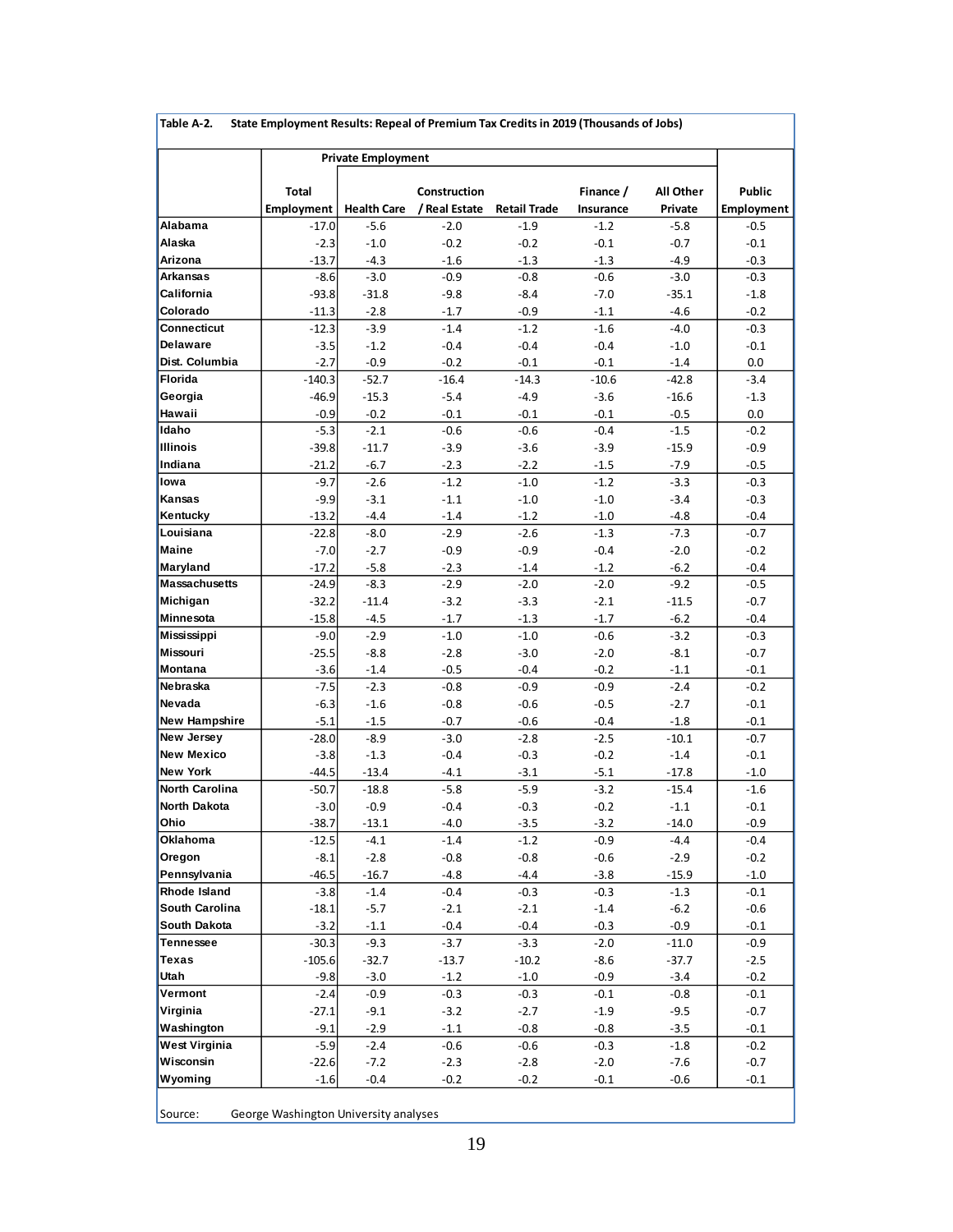|                       |              | <b>Private Employment</b> |               |                     |           |           |                   |
|-----------------------|--------------|---------------------------|---------------|---------------------|-----------|-----------|-------------------|
|                       | <b>Total</b> |                           | Construction  |                     | Finance / | All Other | Public            |
|                       | Employment   | <b>Health Care</b>        | / Real Estate | <b>Retail Trade</b> | Insurance | Private   | <b>Employment</b> |
| Alabama               | $-11.2$      | $-3.2$                    | $-1.3$        | $-1.0$              | $-0.6$    | $-4.8$    | $-0.2$            |
| Alaska                | $-3.0$       | $-1.1$                    | $-0.3$        | $-0.3$              | $-0.1$    | $-1.1$    | $-0.1$            |
| Arizona               | $-20.3$      | $-6.3$                    | $-2.6$        | $-2.1$              | $-1.3$    | $-7.6$    | $-0.4$            |
| <b>Arkansas</b>       | $-18.9$      | $-6.5$                    | $-2.0$        | $-2.6$              | $-0.5$    | $-6.6$    | $-0.7$            |
| California            | $-239.9$     | $-89.5$                   | $-25.5$       | $-26.2$             | $-9.4$    | $-83.5$   | $-5.7$            |
| Colorado              | $-27.7$      | $-8.8$                    | $-3.9$        | $-2.9$              | $-1.5$    | $-9.8$    | $-0.7$            |
| Connecticut           | $-23.6$      | $-10.3$                   | $-2.5$        | $-2.1$              | $-1.5$    | $-6.6$    | $-0.5$            |
| Delaware              | $-5.5$       | $-2.1$                    | $-0.7$        | $-0.5$              | $-0.4$    | $-1.6$    | $-0.1$            |
| Dist. Columbia        | $-5.5$       | $-2.5$                    | $-0.3$        | $-0.2$              | $-0.2$    | $-2.2$    | $-0.1$            |
| Florida               | $-40.8$      | $-11.5$                   | $-5.0$        | $-3.6$              | $-2.7$    | $-17.5$   | $-0.4$            |
| Georgia               | $-24.6$      | $-6.1$                    | $-2.9$        | $-2.0$              | $-1.5$    | $-11.6$   | $-0.4$            |
| Hawaii                | $-6.4$       | $-2.3$                    | $-0.8$        | $-0.8$              | $-0.2$    | $-2.2$    | $-0.2$            |
| Idaho                 | $-6.2$       | $-1.7$                    | $-0.9$        | $-0.6$              | $-0.3$    | $-2.4$    | $-0.2$            |
| <b>Illinois</b>       | $-74.6$      | $-27.6$                   | $-7.0$        | $-7.7$              | $-4.0$    | $-26.6$   | $-1.7$            |
| Indiana               | $-34.3$      | $-12.4$                   | $-3.8$        | $-3.8$              | $-1.3$    | $-12.2$   | $-0.9$            |
| lowa                  | $-16.1$      | $-5.5$                    | $-1.9$        | $-2.2$              | $-1.0$    | $-5.0$    | $-0.5$            |
| Kansas                | $-8.9$       | $-2.7$                    | $-1.0$        | $-0.7$              | $-0.6$    | $-3.7$    | $-0.2$            |
| Kentucky              | $-31.4$      | $-12.7$                   | $-3.2$        | $-4.8$              | $-1.0$    | $-8.7$    | $-1.0$            |
| Louisiana             | $-14.1$      | $-3.9$                    | $-2.3$        | $-1.1$              | $-0.6$    | $-5.8$    | $-0.3$            |
| <b>Maine</b>          | $-6.0$       | $-2.2$                    | $-0.8$        | $-0.5$              | $-0.2$    | $-2.0$    | $-0.2$            |
| Maryland              | $-34.8$      | $-14.2$                   | $-4.3$        | $-3.7$              | $-1.3$    | $-10.5$   | $-0.9$            |
| Massachusetts         | $-32.0$      | $-11.7$                   | $-3.7$        | $-2.2$              | $-1.9$    | $-12.0$   | $-0.6$            |
| Michigan              | $-69.3$      | $-28.8$                   | $-6.6$        | $-8.0$              | $-2.4$    | $-21.7$   | $-1.8$            |
| Minnesota             | $-37.1$      | $-14.3$                   | $-3.8$        | $-4.3$              | $-1.9$    | $-11.9$   | $-1.0$            |
| Mississippi           | $-7.3$       | $-2.2$                    | $-0.9$        | $-0.7$              | $-0.3$    | $-3.1$    | $-0.2$            |
| Missouri              | $-20.7$      | $-6.6$                    | $-2.5$        | $-1.8$              | $-1.2$    | $-8.1$    | $-0.5$            |
| Montana               | $-4.6$       | $-1.6$                    | $-0.7$        | $-0.5$              | $-0.2$    | $-1.6$    | $-0.1$            |
| Nebraska              | $-6.8$       | $-2.1$                    | $-0.9$        | $-0.6$              | $-0.5$    | $-2.6$    | $-0.2$            |
| Nevada                | $-15.8$      | $-4.7$                    | $-1.9$        | $-2.0$              | $-0.7$    | $-6.2$    | $-0.3$            |
| <b>New Hampshire</b>  | $-8.3$       | $-3.0$                    | $-1.1$        | $-1.0$              | $-0.3$    | $-2.7$    | $-0.2$            |
| New Jersey            | $-58.4$      | $-24.6$                   | $-5.9$        | $-5.8$              | $-2.7$    | $-18.0$   | $-1.5$            |
| <b>New Mexico</b>     | $-15.0$      | $-6.6$                    | $-1.4$        | $-2.1$              | $-0.3$    | $-3.9$    | $-0.6$            |
| <b>New York</b>       | $-86.3$      | $-34.4$                   | $-7.7$        | $-6.2$              | $-6.0$    | $-30.0$   | $-2.0$            |
| <b>North Carolina</b> | $-25.4$      | $-7.3$                    | $-3.2$        | $-2.0$              | $-1.4$    | $-11.0$   | $-0.5$            |
| North Dakota          | $-5.2$       | $-1.6$                    | $-0.8$        | $-0.5$              | $-0.2$    | $-1.9$    | $-0.2$            |
| Ohio                  | $-87.6$      | $-36.5$                   | $-8.6$        | $-9.8$              | $-3.4$    | $-27.0$   | $-2.3$            |
| Oklahoma              | $-10.3$      | $-2.8$                    | $-1.3$        | $-0.8$              | $-0.6$    | $-4.6$    | $-0.3$            |
| Oregon                | $-37.2$      | $-15.3$                   | $-3.8$        | $-4.7$              | $-1.2$    | $-11.1$   | $-1.1$            |
| Pennsylvania          | $-90.7$      | $-40.3$                   | $-9.0$        | $-8.7$              | $-3.7$    | $-27.0$   | $-2.0$            |
| Rhode Island          | $-8.3$       | $-4.1$                    | $-0.8$        | $-0.7$              | $-0.3$    | $-2.2$    | $-0.2$            |
| South Carolina        | $-10.5$      | $-2.5$                    | $-1.3$        | $-1.0$              | $-0.6$    | $-4.9$    | $-0.2$            |
| South Dakota          | $-4.2$       | $-1.5$                    | $-0.5$        | $-0.4$              | $-0.3$    | $-1.3$    | $-0.1$            |
| Tennessee             | $-26.8$      | $-7.7$                    | $-3.5$        | $-2.6$              | $-1.3$    | $-11.1$   | $-0.7$            |
| Texas                 | $-69.3$      | $-15.6$                   | $-11.2$       | $-5.6$              | $-4.6$    | $-31.2$   | $-1.1$            |
| Utah                  | $-8.8$       | $-1.9$                    | $-1.4$        | $-1.0$              | $-0.6$    | $-3.8$    | $-0.2$            |
| Vermont               | $-3.2$       | $-1.2$                    | $-0.4$        | $-0.3$              | $-0.1$    | $-1.1$    | $-0.1$            |
| Virginia              | $-24.5$      | $-6.7$                    | $-3.4$        | $-1.9$              | $-1.3$    | $-10.8$   | $-0.5$            |
| Washington            | $-31.8$      | $-11.6$                   | $-3.9$        | $-3.6$              | $-1.2$    | $-10.6$   | $-0.8$            |
| West Virginia         | $-10.6$      | $-4.7$                    | $-1.0$        | $-1.5$              | $-0.2$    | $-2.8$    | $-0.4$            |
| Wisconsin             | $-23.2$      | $-7.5$                    | $-2.5$        | $-2.0$              | $-1.4$    | $-9.2$    | $-0.6$            |
| Wyoming               | $-2.1$       | $-0.4$                    | $-0.4$        | $-0.1$              | $-0.1$    | $-1.0$    | $-0.1$            |

**Table A-3. Jobs Lost by State Due to Medicaid Expansions in 2019 (Thousands of Jobs)**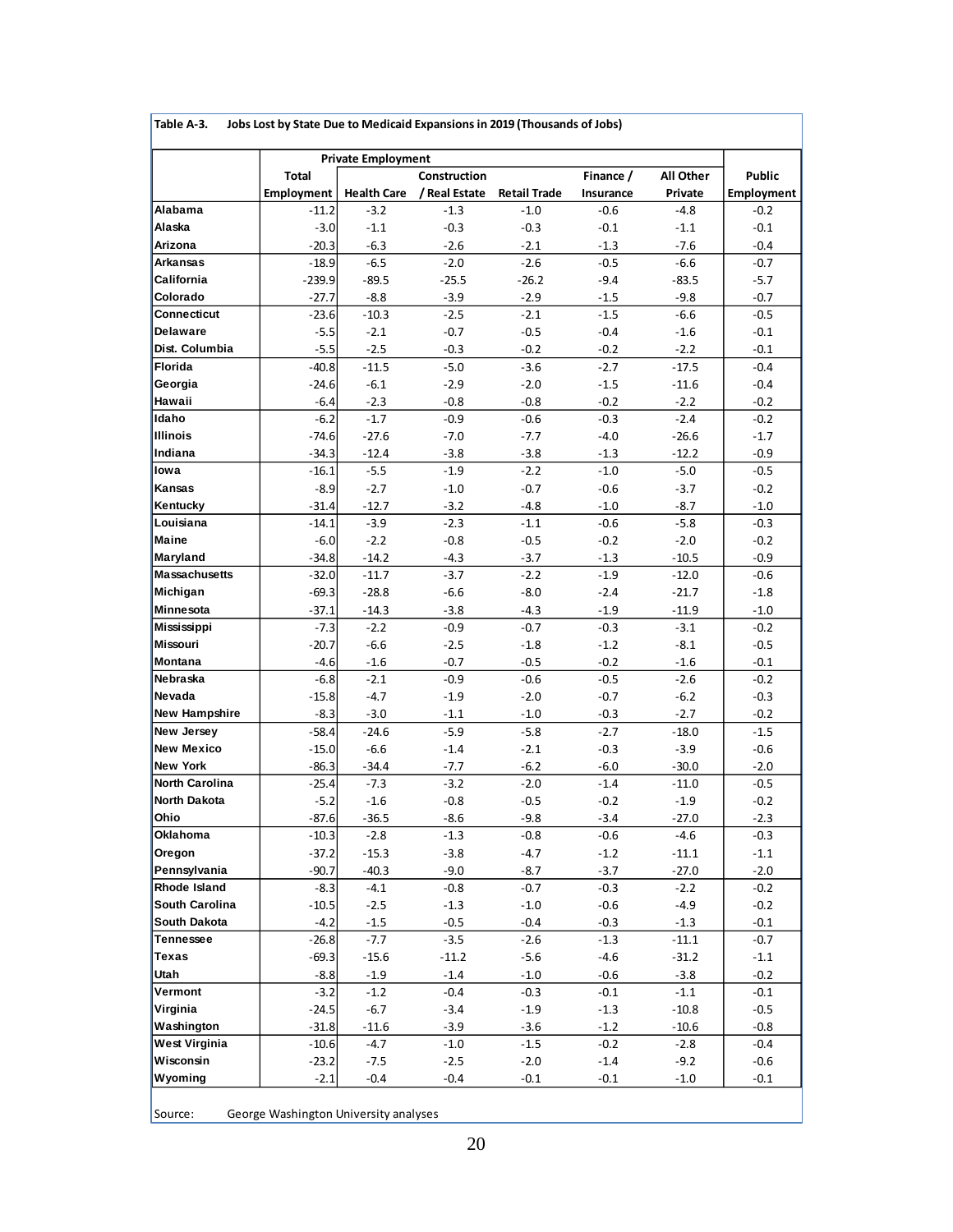|                      |                           |                             | <b>Gross State Product</b> | <b>State &amp; Local Taxes</b> |
|----------------------|---------------------------|-----------------------------|----------------------------|--------------------------------|
|                      | <b>Federal Funds Lost</b> | <b>Business Output Lost</b> | Lost                       | Lost                           |
| Alabama              | $-55,886$                 | $-526,204$                  | $-$14,499$                 | $-5486$                        |
| Alaska               | $-53,174$                 | $-57,130$                   | $-53,827$                  | $-5180$                        |
| Arizona              | $-56,764$                 | $-529,111$                  | $-$17,666$                 | $-5533$                        |
| Arkansas             | $-513,665$                | $-529,748$                  | $-515,791$                 | $-5539$                        |
| California           | $-$186,840$               | -\$348,301                  | $-5207,719$                | $-56,783$                      |
| Colorado             | $-514,647$                | $-541,462$                  | $-$ \$24,433               | $-5751$                        |
| Connecticut          | -\$12,527                 | $-539,133$                  | -\$23,303                  | $-5748$                        |
| Delaware             | -\$1,957                  | $-59,169$                   | $-55,356$                  | $-5149$                        |
| Dist. Columbia       | $-52,863$                 | $-$11,336$                  | $-56,643$                  | $-5118$                        |
| Florida              | -\$54,361                 | $-$146,457$                 | -\$90,422                  | $-53,031$                      |
| Georgia              | $-$15,514$                | $-$67,341$                  | $-539,432$                 | $-51,078$                      |
| Hawaii               | $-54,229$                 | $-57,253$                   | $-54,195$                  | $-5158$                        |
| Idaho                | -\$2,737                  | $-510,646$                  | $-55,900$                  | $-5191$                        |
| Illinois             | -\$33,365                 | $-5113,842$                 | $-566,052$                 | $-52,050$                      |
| Indiana              | $-$12,426$                | $-556,451$                  | $-530,352$                 | $-$ \$907                      |
| lowa                 | -\$8,087                  | -\$29,148                   | -\$14,749                  | $-$ \$490                      |
| Kansas               | $-52,336$                 | $-518,991$                  | $-510,464$                 | $-$ \$363                      |
| Kentucky             | $-523,858$                | $-540,616$                  | $-522,926$                 | $-5718$                        |
| Louisiana            | -\$7,726                  | $-539,092$                  | $-521,532$                 | -\$640                         |
| <b>Maine</b>         | $-52,726$                 | $-512.086$                  | $-56,877$                  | $-5268$                        |
| Maryland             | $-518,443$                | $-$ \$49,224                | $-530,619$                 | $-5982$                        |
| <b>Massachusetts</b> | $-55,521$                 | $-564,451$                  | $-538,017$                 | $-51,149$                      |
| Michigan             | $-534,441$                | $-$ \$94,340                | $-$ \$53,990               | $-51,820$                      |
| <b>Minnesota</b>     | $-514,379$                | $-$ \$57,465                | $-532,944$                 | $-51,128$                      |
| Mississippi          | -\$2,796                  | $-514,563$                  | -\$7,953                   | -\$327                         |
| Missouri             | -\$8,876                  | $-$ \$43,443                | $-524,875$                 | $-5711$                        |
| Montana              | $-53,179$                 | $-58,452$                   | $-54,482$                  | $-5147$                        |
| <b>Nebraska</b>      | -\$2,662                  | $- $15,147$                 | $-58,068$                  | $-5247$                        |
| Nevada               | $-510,067$                | $-521,458$                  | $-512,691$                 | -\$377                         |
| <b>New Hampshire</b> | $-53,880$                 | $-$13,648$                  | $-58,042$                  | $-5236$                        |
| New Jersey           | -\$31,912                 | $-585,048$                  | $-553,085$                 | $-51,861$                      |
| New Mexico           | -\$12,248                 | $-517,306$                  | $-510,145$                 | $-$ \$380                      |
| <b>New York</b>      | $-$16,098$                | $-5154,108$                 | $-$ \$89,670               | $-53,550$                      |
| North Carolina       | -\$24,971                 | -\$67,212                   | $-539,399$                 | -\$1,197                       |
| North Dakota         | $-$1,177$                 | $-511,779$                  | $-56,388$                  | $-5260$                        |
| Ohio                 | $-$34,777$                | $-$119,515$                 | $-569,519$                 | $-52,197$                      |
| Oklahoma             | -\$4,209                  | $-523,838$                  | $-513,603$                 | $-$ \$393                      |
| Oregon               | $-523,929$                | $-$ \$42,581                | $-524,884$                 | $-$ \$818                      |
| Pennsylvania         | $-$ \$36,720              | $-$128,925$                 | $-576,468$                 | -\$2,422                       |
| Rhode Island         | -\$4,484                  | $-510,568$                  | $-56,487$                  | -\$234                         |
| South Carolina       | -\$7,253                  | -\$25,759                   | -\$14,886                  | -\$579                         |
| South Dakota         | -\$843                    | $-57,548$                   | $-54,153$                  | $-5108$                        |
| Tennessee            | $-57,576$                 | -\$59,531                   | $-$ \$34,205               | -\$899                         |
| Texas                | $-530,872$                | $-$184,425$                 |                            |                                |
| Utah                 |                           |                             | -\$107,420                 | -\$2,716                       |
|                      | -\$3,389                  | $-$17,178$                  | -\$10,071                  | $-5313$                        |
| Vermont              | $-51,241$                 | -\$5,101                    | $-52,963$                  | -\$120                         |
| Virginia             | $-$10,986$                | $-$ \$52,397                | $-531,001$                 | -\$923                         |
| Washington           | $-518,242$                | $-$ \$46,366                | -\$26,967                  | $-$ \$807                      |
| West Virginia        | -\$7,145                  | $-$15,967$                  | -\$9,119                   | -\$349                         |
| Wisconsin            | -\$7,892                  | $-$ \$46,513                | -\$25,659                  | -\$846                         |
| Wyoming              | -\$1,163                  | $-$ \$5,377                 | -\$2,897                   | $-5109$                        |

**Table A-4. State Economic Results: Repeal of Tax Credits and Medicaid Expansions from 2019 to 2023 (millions of \$)**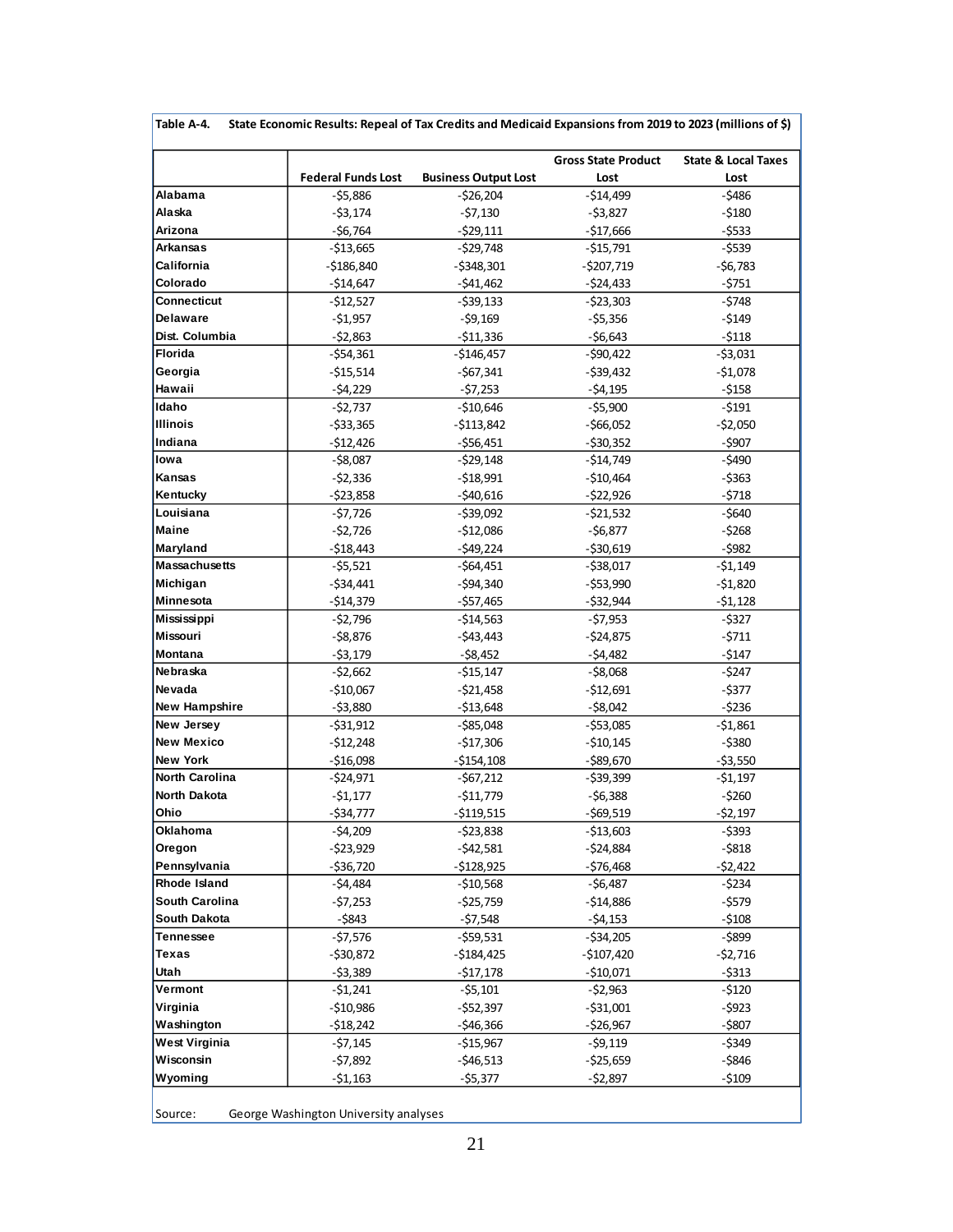#### **Acknowledgements**

This report was supported by a combination of funds from the Commonwealth Fund, the Geiger Gibson RCHN Community Health Foundation Research Collaborative and the Milken Institute School of Public Health, George Washington University. The authors are grateful to John Bennett of REMI for his assistance using the PI+ model. We received helpful comments and suggestions from Henry Aaron, Sara Rosenbaum, Sara Collins, David Blumenthal and Sherry Glied.

All opinions in the report are those of the authors and should not be viewed as positions of the George Washington University or the Commonwealth Fund.

# **About the Authors**

All the authors are members of the Center for Health Policy Research in the Department of Health Policy and Management within the Milken Institute School of Public Health at the George Washington University Washington, DC.

**Leighton Ku, PhD, MPH** is a Professor of Health Policy and Management and Director, Center for Health Policy Research. He has conducted health policy and health services research for over 25 years, focusing on topics like health reform, Medicaid and the health care safety net. He has authored articles in *Health Affairs, New England Journal of Medicine, American Journal of Public Health,*

the Cato Institute's *Economic Development Bulletin* and other journals. He is on the board of the District of Columbia's Health Benefits Exchange Authority.

**Erika Steinmetz, MBA** is a Senior Research Scientist with extensive research experience encompassing Medicare, Medicaid, and private insurance. Ms. Steinmetz's expertise is in efficiently analyzing complex data sources to advance our understanding of public health problems. She previously worked at the Association of American Medical Colleges and the Census Bureau.

**Erin Brantley, MPH, PhD(cand.)** is a Senior Research Associate. Her research interests focus on using rigorous quantitative and qualitative methods to improve healthcare and health policy. She has examined issues including the healthcare safety net and the use of preventive services by low-income populations.

**Brian K. Bruen, MS, PhD(cand.)** is a Lead Research Scientist with more than 20 years of experience in health policy analysis focused primarily on Medicaid, Medicare, and pharmaceutical benefit programs. Mr. Bruen is also a Lecturer, teaching applied statistics and pharmaceutical policy at the graduate level. He previously worked at Avalere Health, the National Association of Chain Drug Stores and the Urban Institute.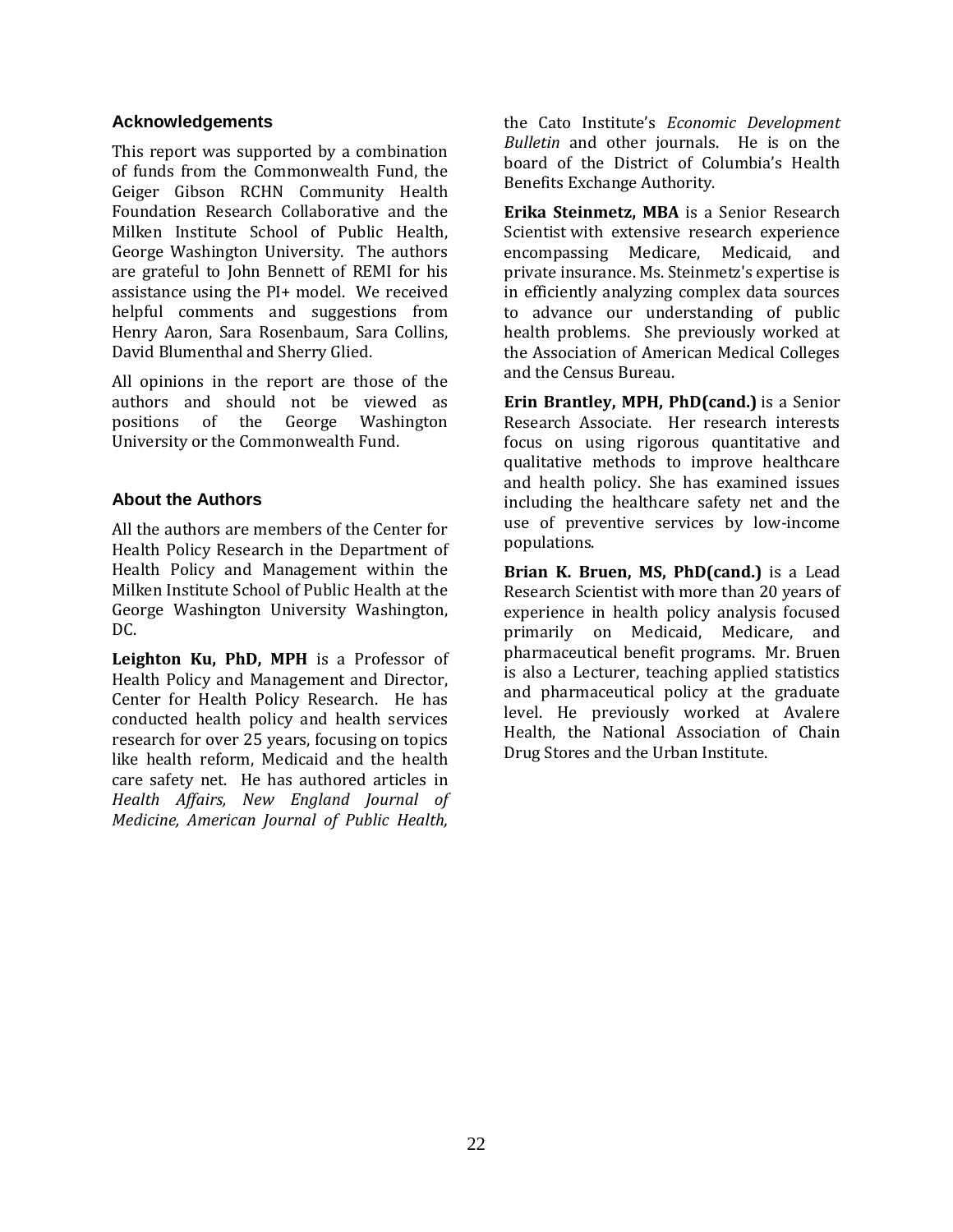#### $\overline{a}$ **Endnotes**

<sup>1</sup> Blumberg L, Buettgens M, Holahan J. Implications of Partial Repeal of the ACA through Reconciliation. Urban Institute. Dec. 2016. [http://www.urban.org/sites/default/files/publication/86236/2001013-the](http://www.urban.org/sites/default/files/publication/86236/2001013-the-implications-of-partial-repeal-of-the-aca-through-reconciliation_0.pdf)[implications-of-partial-repeal-of-the-aca-through-reconciliation\\_0.pdf](http://www.urban.org/sites/default/files/publication/86236/2001013-the-implications-of-partial-repeal-of-the-aca-through-reconciliation_0.pdf)

<sup>2</sup> Dobson, DaVanzo & Associates, LLC. Estimating the Impact of Repealing the Affordable Care Act on Hospitals. Report prepared for the Federation of American Hospitals and the American Hospital Association. December 6, 2016. <http://www.aha.org/content/16/impact-repeal-aca-report.pdf>

<sup>3</sup> Gleckman H. Repealing the Affordable Care Act Would Cut Taxes For High Income Households, Raise Taxes For Many Others. Urban Institute-Brookings Institution Tax Policy Center. Dec. 15, 2016. [http://www.taxpolicycenter.org/taxvox/repealing-affordable-care-act-would-cut-taxes-high-income](http://www.taxpolicycenter.org/taxvox/repealing-affordable-care-act-would-cut-taxes-high-income-households-raise-taxes-many-others)[households-raise-taxes-many-others](http://www.taxpolicycenter.org/taxvox/repealing-affordable-care-act-would-cut-taxes-high-income-households-raise-taxes-many-others)

<sup>4</sup> Congressional Budget Office. Federal Subsidies for Health Insurance Coverage for People Under Age 65. March 2016. [https://www.cbo.gov/sites/default/files/114th-congress-2015-2016/reports/51385-](https://www.cbo.gov/sites/default/files/114th-congress-2015-2016/reports/51385-HealthInsuranceBaseline.pdf.) [HealthInsuranceBaseline.pdf.](https://www.cbo.gov/sites/default/files/114th-congress-2015-2016/reports/51385-HealthInsuranceBaseline.pdf.) 

<sup>5</sup> Obama B. United States Health Care Reform Progress and Next Steps. *Journal of the American Medical Association*. 2016 Aug 2;316(5):525-32

<sup>6</sup> Council of Economic Advisers, The White House. The Economic Record of the Obama Administration: Reforming the Health Care System. Dec. 2016.

[https://www.whitehouse.gov/blog/2016/12/13/economic-record-obama-administration-reforming](https://www.whitehouse.gov/blog/2016/12/13/economic-record-obama-administration-reforming-health-care-system)[health-care-system](https://www.whitehouse.gov/blog/2016/12/13/economic-record-obama-administration-reforming-health-care-system)

<sup>7</sup> Trump Campaign Website: Healthcare Reform to Make America Great Again. 2016 <https://www.donaldjtrump.com/positions/healthcare-reform>

<sup>8</sup> Saltzman E, Eibler C. Donald Trump's Health Care Reform Proposals: Anticipated Effects on Insurance Coverage, Out-of-Pocket Costs, and the Federal Deficit. Commonwealth Fund. Sept., 2016. [http://www.commonwealthfund.org/publications/issue-briefs/2016/sep/trump-presidential-health](http://www.commonwealthfund.org/publications/issue-briefs/2016/sep/trump-presidential-health-care-proposal)[care-proposal](http://www.commonwealthfund.org/publications/issue-briefs/2016/sep/trump-presidential-health-care-proposal)

<sup>9</sup> A Better Way: Health Care. House Republican Task Force Report. June 2016.

[http://abetterway.speaker.gov/\\_assets/pdf/ABetterWay-HealthCare-PolicyPaper.pdf .](http://abetterway.speaker.gov/_assets/pdf/ABetterWay-HealthCare-PolicyPaper.pdf) The report also lists many of the Obamacare repeal and related bills proposed by House Republicans during the 114<sup>th</sup> Congress.

<sup>10</sup> Empowering Patients First Act (HR 2300), introduced by Congressman Tom Price.

<sup>11</sup>Bade R, Everett B. GOP may delay Obamacare replacement for years. *Politico.* Dec. 1, 2016.

<sup>12</sup> Paradise J. Medicaid Moving Forward. Kaiser Commission on Medicaid and the Uninsured. May 2015.

<sup>13</sup> Rudowitz R, Musumeci M. The ACA and Medicaid Expansion Waivers. Kaiser Commission on Medicaid and the Uninsured. Nov. 2015.

<sup>14</sup> Rudowitz R. Understanding How States Access the ACA Enhanced Medicaid Matching Rate. Kaiser Commission on Medicaid and the Uninsured. Sept. 2014.

<sup>15</sup> Keehanf S., et al. National Health Expenditure Projections, 2015–25: Economy, Prices, and Aging Expected to Shape Spending and Enrollment. *Health Affairs*. Published online ahead of print, July 2016.

<sup>16</sup> For more detail, see [http://www.remi.com/products/pi.](http://www.remi.com/products/pi)

<sup>17</sup> Congressional Budget Office, *op cit.*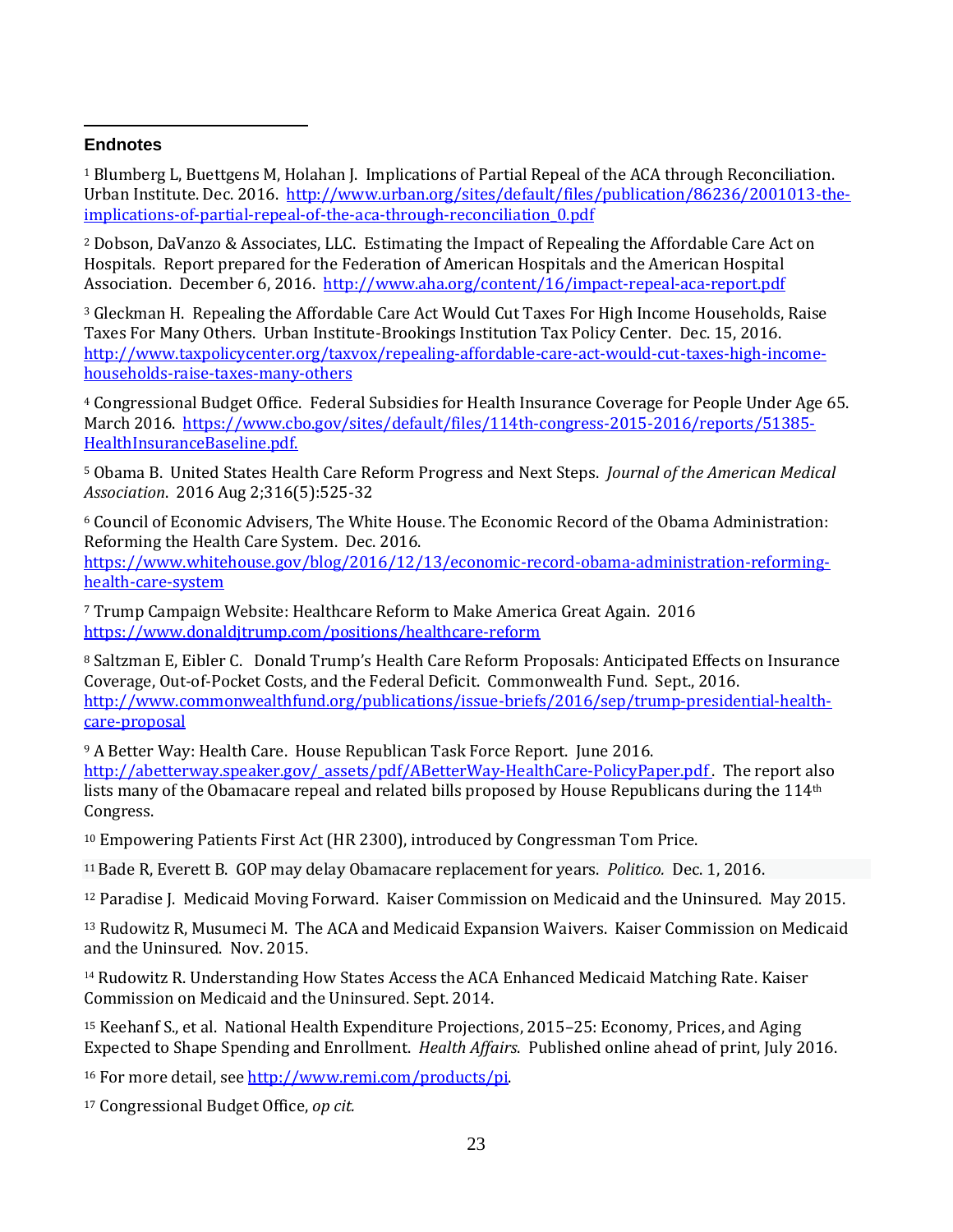<sup>18</sup> Ku L, Bruen B, Steinmetz E, Bysshe T. The Economic and Employment Costs of Not Expanding Medicaid in North Carolina: A County-Level Analysis. Cone Health Foundation and Kate B. Reynolds Charitable Trust. Dec. 2014. [http://www.conehealthfoundation.com/app/files/public/4202/The-Economic-and-](http://www.conehealthfoundation.com/app/files/public/4202/The-Economic-and-Employment-Costs-of-Not-Expanding-Medicaid-in-North-Carolina.pdf)[Employment-Costs-of-Not-Expanding-Medicaid-in-North-Carolina.pdf](http://www.conehealthfoundation.com/app/files/public/4202/The-Economic-and-Employment-Costs-of-Not-Expanding-Medicaid-in-North-Carolina.pdf)

<sup>19</sup> Bennett J, Brown C. Economic Impact of the Arkansas Private Option. Regional Economic Models, Inc. Report for the Arkansas Hospital Association. April 2015. [http://www.arkhospitals.org/Misc.%20Files/August2015APOEconomicImpacts.pdf.](http://www.arkhospitals.org/Misc.%20Files/August2015APOEconomicImpacts.pdf)

<sup>20</sup> Cox C, et al. 2017 Premium Changes and Insurer Participation in the Affordable Care Act's Health Insurance Marketplaces. Kaiser Commission on Medicaid and the Uninsured, Revised. Nov. 1, 2016.

<sup>21</sup> Sullivan P. GOP considers holding off on repealing ObamaCare taxes. *The Hill*. Dec. 21, 2016.

<sup>22</sup> Rovner J. If Republicans Repeal Health Law, How Will They Pay for Replacement? *Kaiser Health News.* Dec. 23, 2016.<http://khn.org/news/if-republicans-repeal-health-law-how-will-they-pay-for-replacement/>

<sup>23</sup> Lucia L, Jacobs K. California's Projected Economic Losses under ACA Repeal. UC Berkeley Center for Labor Research and Education. Dec. 2016. [http://laborcenter.berkeley.edu/californias-projected](http://laborcenter.berkeley.edu/californias-projected-economic-losses-under-aca-repeal/)[economic-losses-under-aca-repeal/](http://laborcenter.berkeley.edu/californias-projected-economic-losses-under-aca-repeal/)

<sup>24</sup> Hall K, Director, Congressional Budget Office. Budgetary Effects of H.R. 3762, the Restoring Americans' Healthcare Freedom Reconciliation Act, as Passed by the Senate on December 3, 2015, dated Dec. 11, 2015.

<sup>25</sup> Greenberg J. Ted Cruz's Pants on Fire Claim that Health Care Law Is the Nation's Biggest Job Killer. *Politifact* Jan. 29, 201[6. http://www.politifact.com/truth-o-meter/statements/2016/jan/29/ted](file:///C:/Users/lku.ead/Downloads/.%20%20%20http:/www.politifact.com/truth-o-meter/statements/2016/jan/29/ted-cruz/ted-cruzs-pants-fire-claim-health-care-law-nations/)[cruz/ted-cruzs-pants-fire-claim-health-care-law-nations/](file:///C:/Users/lku.ead/Downloads/.%20%20%20http:/www.politifact.com/truth-o-meter/statements/2016/jan/29/ted-cruz/ted-cruzs-pants-fire-claim-health-care-law-nations/)

<sup>26</sup> Council of Economic Advisers, *op cit.*

<sup>27</sup> Blumberg, *op cit.*

 $\overline{a}$ 

<sup>28</sup> Dranove D, Garthwaite C, Ody C. Uncompensated Care Decreased at Hospitals in Medicaid Expansion States But Not at Hospitals in Nonexpansion States. *Health Affairs*. 2016; 35(8): 1471-79.

<sup>29</sup> Han X, Luo E, Ku L. Medicaid Expansion and Grant Funding Increases Helped Improve Community Health Center Capacity. *Health Affairs*. 2017; 36(1), forthcoming.

<sup>30</sup> Nunns J, et al. An Analysis of Donald Trump's Revised Tax Plan. Urban Institute-Brookings Institution Tax Policy Center. Oct. 18, 2016.

http://www.taxpolicycenter.org/sites/default/files/alfresco/publication-pdfs/2000924-an-analysis-ofdonald-trumps-revised-tax-plan.pdf

<sup>31</sup> Trump campaign, *op cit.*

<sup>32</sup> Saltzman and Eibler, *op cit.*

<sup>33</sup> Abdus S, Selden T, Keenan P. The Financial Burdens Of High Deductible Plans. *Health Affairs.* 2016; 35(12): 2297-301.

<sup>34</sup> A Better Way, *op cit.*

<sup>35</sup> Westerfield S. Vice president Health Practices Council, American Academy of Actuaries. Letter to Paul Ryan and Nancy Pelosi, Consequences of Repealing ACA Provisions or Ending Cost-Sharing Reduction Reimbursements. Dec, 7, 2016.

<sup>36</sup> Bloom N. The Impact of Uncertainty Shocks. *Econometrica*. 2009; 77(3): 623-85.

<sup>37</sup> Kliesen K. Uncertainty and the Economy. Federal Reserve Bank of St. Louis. April 2013. <https://www.stlouisfed.org/publications/regional-economist/april-2013/uncertainty-and-the-economy>